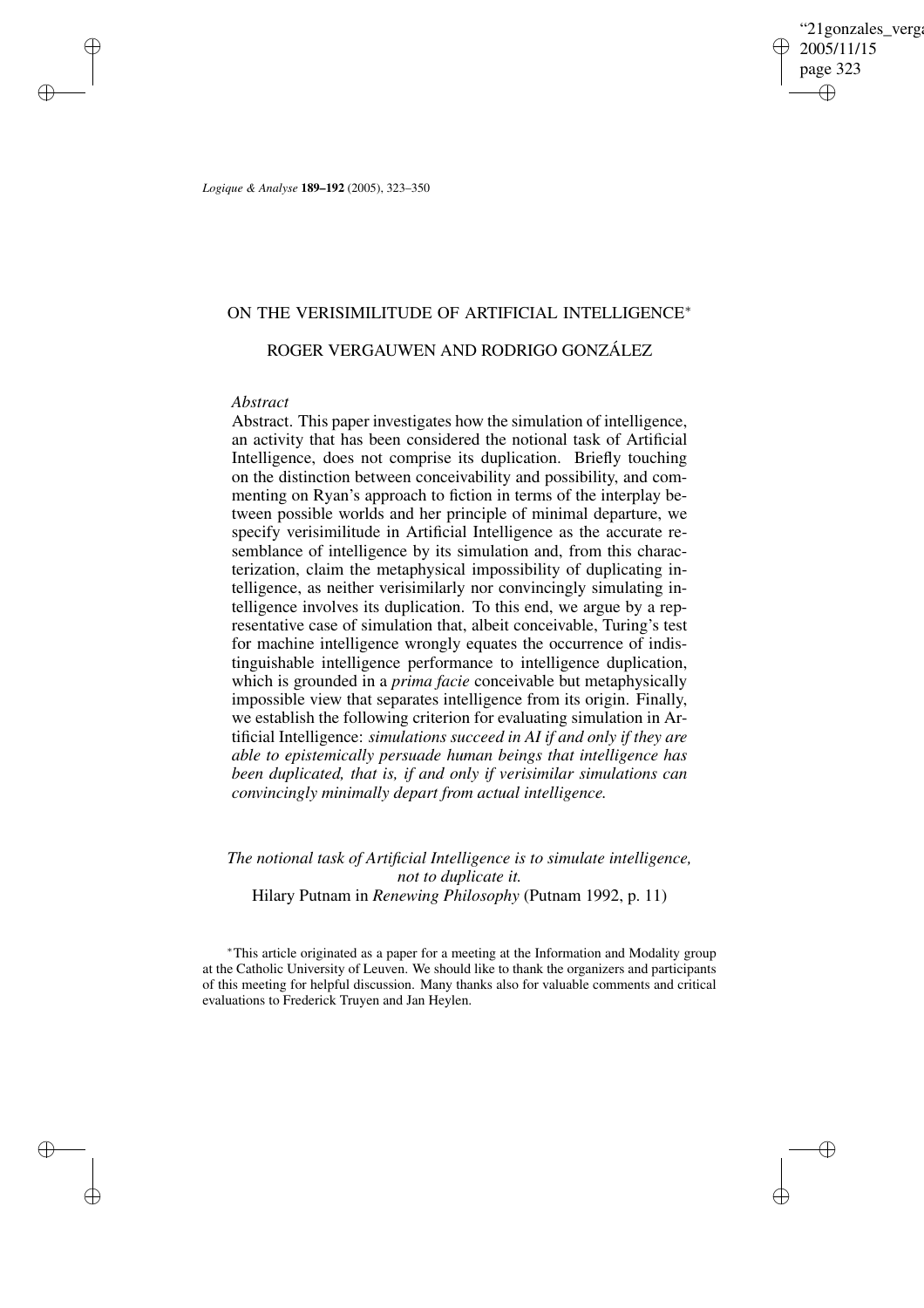'21gonzales\_verga 2005/11/15 page 324 ✐ ✐

✐

✐

### 324 ROGER VERGAUWEN AND RODRIGO GONZÁLEZ

## *Introduction*

Analytic studies of the nature of fiction have greatly multiplied in recent years. In addition to Meinong, Frege, Russell, the logical empiricists, Kripke, Putnam, Searle, Lewis and others, several approaches have broadly addressed this issue to date. Against this background, however, there has been little analysis of a common feature shared by fiction and Artificial Intelligence, namely, how both are able to carry out *verisimilar* simulations that comprise successful deceptions, which involve planned actions that cannot be correctly explained in terms of verification in the state of affairs. While fiction epistemically devises imagined worlds that resemble the actual world by imitating its relevant properties, which makes the reader believe that a fictional text *is* the actual world, the mainstream of Artificial Intelligence assumes that carrying out good intelligence simulation by deception necessarily comprises intelligence duplication, as the Turing Test seeks to show. In this sense, this test, which establishes when intelligence can be attributed to computers and robots, conceives that a computer behaving *as though* it understood questions when replying meaningful answers is *sufficient* for regarding it as intelligent (Turing 1950). Tacitly considering that successful intelligence simulation can be equated with its duplication, such a stipulation has encouraged the majority of Artificial Intelligence researchers to believe that the artificial duplication of mental life by its simulation is not only theoretically plausible, but also technically feasible in the long run.

Taking into account how the Turing Test attributes intelligence to machines, this article will explore how verisimilitude occurs both in fiction and Artificial Intelligence, and explain why from intelligence *simulation* it does not follow intelligence *duplication*. To avoid dealing with the fuzzy notion of understanding and the variety of replies to Searle's Chinese Room argument (Searle 1980 and 1990), this investigation will particularly focus on the implausibility of creating intelligence by pure verisimilar and, yet, successful simulations, and discuss Searle's insight that simulation involves no duplication in AI. Touching on the distinction between *imagining* and *conceiving*, section 1 characterizes how conceivability and possibility are connected to possible worlds. Commenting on Ryan's account of fiction as a departure from the actual world ruled by the principle of minimal departure, section 2 addresses verisimilar fiction in terms of conceivable worlds, and explains how they are connected to possible worlds by the agent's ability to epistemically imagine worlds different from the actual world. Section 3 examines how AI's successful simulations, which abide by the principle of minimal departure, do not entail the duplication, but the *resemblance* of human intelligence. Finally, section 4 criticizes the equation between intelligence simulation and duplication by a plausible representative case of simulation,

✐

✐

✐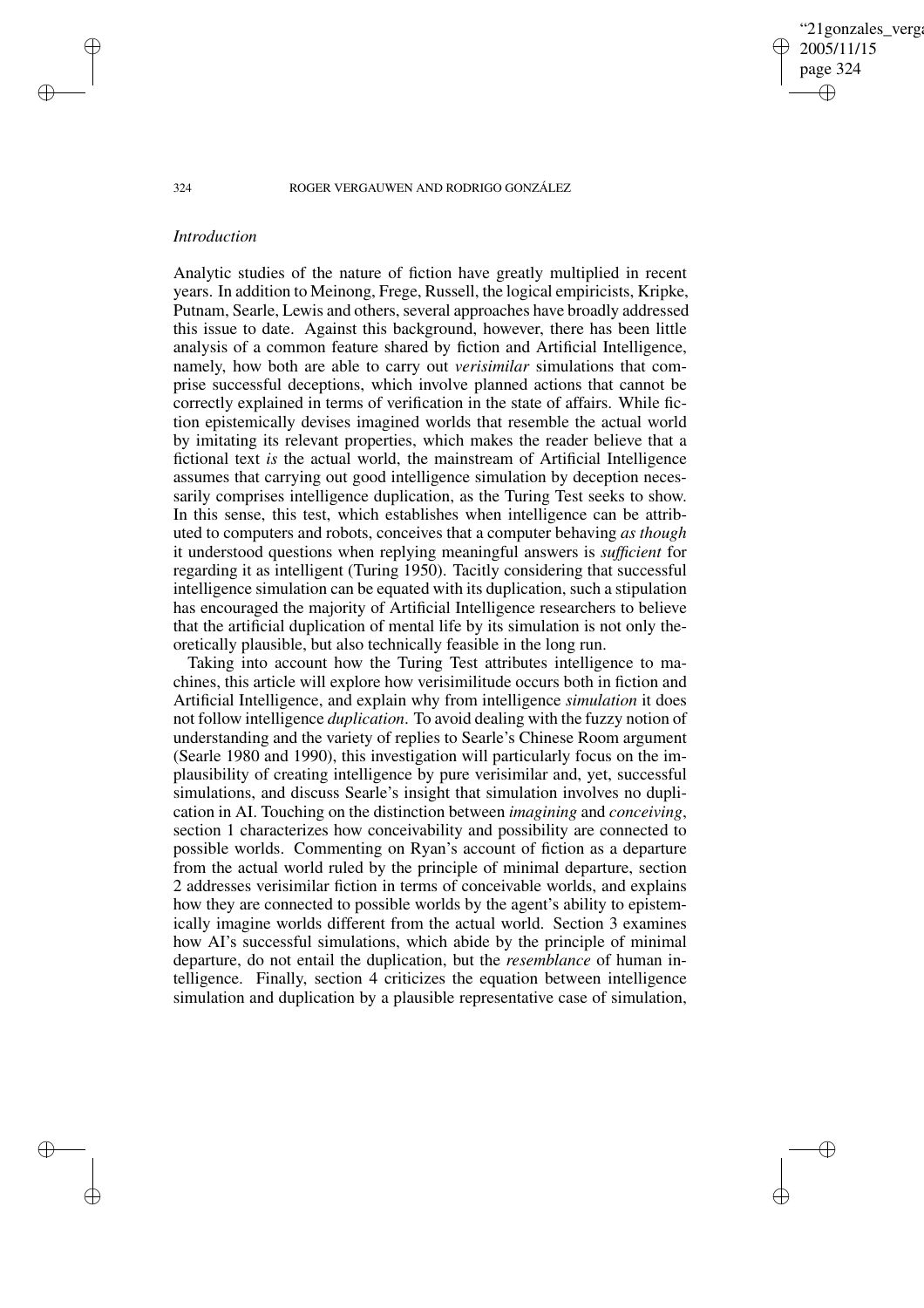✐

✐

✐

✐

the Stradivarius violins' case, which illustrates that, since *verisimilar* simulations do not require the duplication of what is being simulated, Artificial Intelligence need not duplicate the human intellectual capabilities to accomplish its task. From this argument, the article advances a criterion for good simulation in Artificial Intelligence, according to which AI's verisimilar simulations sufficiently imitate human intelligence if and only if they are able to persuade people that intelligence has been duplicated, which requires that intelligence simulations minimally depart from actual intelligence. The article poses a final problem for any functional reduction of intentionality sought by GOFAI ('Good Old Fashioned Artificial Intelligence'), showing again why simulation cannot be equated with duplication from a theoretical standpoint.

## 1. *Conceivability, possibility and the connection between fiction and reality*

Schlick's early work "Positivism and Realism" attempts to shed light on how meaningful propositions are connected with reality — or the *given*. On his view (Schlick 1932/1933, p. 42), "what is merely empirically impossible still remains thinkable; but what is logically impossible is contradictory, and cannot be therefore thought at all." While propositions are thinkable when their verification is plausible, bogus propositions convey no meaning, as they reveal unverifiable but conceivable situations. For example, '*zeutron*', an imaginary atomic particle whose existence could not be assessed by any possible empirical means, yields meaningless sentences, for, on Schlick's view, it is impossible to state what the world would be like if the proposition 'X *is zeutron*' were true or false.

But, if uttered, what psychological processes would be involved if one posited this chimerical entity, the existence of which is conceivable and, still, unverifiable? Would one imagine or conceive 'X *is zeutron*'? Would there be any important difference between conjuring up a '*zeutron*' and supposing its existence? These questions suggest that a brief characterization of the difference between imagining and conceiving is necessary to understand how it is possible to utter sentences like 'x *is zeutron*', which are regarded as absurd and meaningless in relation to the states of affairs the world consists of. Despite the fact that both imagining  $p$  and conceiving  $p$  can be regarded as *intentional mental actions* (Mele 1996, p. 233) which evince representational content with direction of fit, as two different attitudes apparently arise from imagining  $p$  and conceiving  $p$ .

Traditionally, imagining  $p$  has been associated with thinking of an event that is not currently present to the senses, which necessitates the concurrence of percepts and memories. According to Yablo, imagining p *requires* an agent as a measuring device, who posits p, keeps track of the salient features of the actual world, and uses the perceptual faculty of imagination (one's

'21gonzales\_verga

2005/11/15 page 325

✐

✐

✐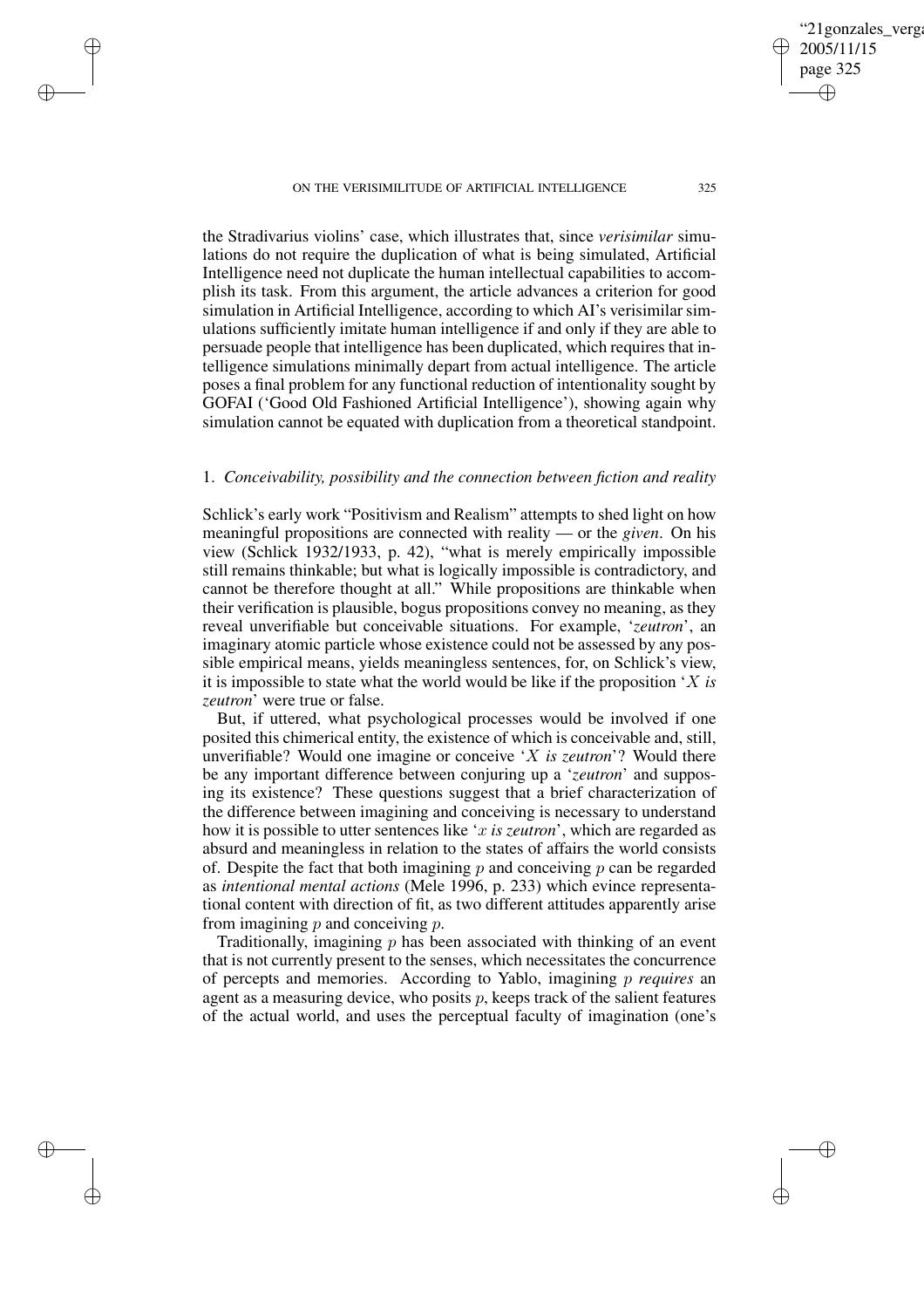'21gonzales\_verga 2005/11/15 page 326 ✐ ✐

✐

✐

## 326 ROGER VERGAUWEN AND RODRIGO GONZÁLEZ

mind's eye) to mentally simulate looking at an object or event in which p (Yablo 2002, p. 457–58). Such a mental simulation supposes a centered world in which agents envisage themselves being struck by imagined objects or events. By combining past experiences, one is able to simulate the activity of looking at p by conjuring up mental imagery which, despite creating a fantastic or a disturbing entity or event, allows the *internal* verification of  $p$ . This explains why it is so difficult for people who are born blind to imagine colors and, hence, e.g., blue apples, flying pigs, red dogs, or any manipulated image arisen from the perceived states of affairs of the actual world<sup>1</sup>. To fancy a flock of flying pigs, for instance, one has to manipulate memories of pigs, past experiences of birds or flying objects to encourage the imagination to create an image of pigs flying in V-shape formation, for instance, which would indeed verify 'pigs fly.' Thus, the perceptual imagination recombines images to envisage chimerical entities, the existence of which may count as utterly implausible in the state of affairs. Still, these images can be evaluated from an agent's viewpoint, which inspired David Hume to hold that, eventually, everything, even impossibilities, can potentially be *imagined*:

"Tis an establish'd maxim in metaphysics, *That whatever the mind clearly conceives includes the idea of possible existence,* or in other words, *that nothing we imagine is absolutely impossible*. We can form the idea of a golden mountain, and from thence conclude that such a mountain may actually exist." (Hume 1978, p. 32, italics in original).

Nevertheless, as described above, there is another quite compelling aspect of imagining  $p$ , namely, the ability of an agent to conceive, suppose or entertain a statement S without images, which arises from the agents' capacity of adopting a purely epistemic stance towards  $p$ . As conceivability is a property of statements, it is perfectly possible that an agent imagine situations  $\cdot$ by conceiving or supposing them — which might have not been caused by previous experiences or perceptual images. This imagining is not directly grounded in imagery. For example, conceiving of an atom of lead, undetectable colors, molecules of  $H_2O$ , or Germany winning the Second World War does not necessarily require the participation of perceptual images. In these particular cases, conceiving p aims at having *an intuition of a world*

✐

✐

✐

<sup>&</sup>lt;sup>1</sup> Indeed it remains controversial whether or not people born blind may successfully conjure up images to imagine p. If so, the question to ask would be: Are those images *correct* as to what they are supposed to represent? People who are born blind might analogically imagine red. Nevertheless, by doing so, they would never imagine what a person with the sense of vision does, because the former would only use analogical past experiences to imagine red.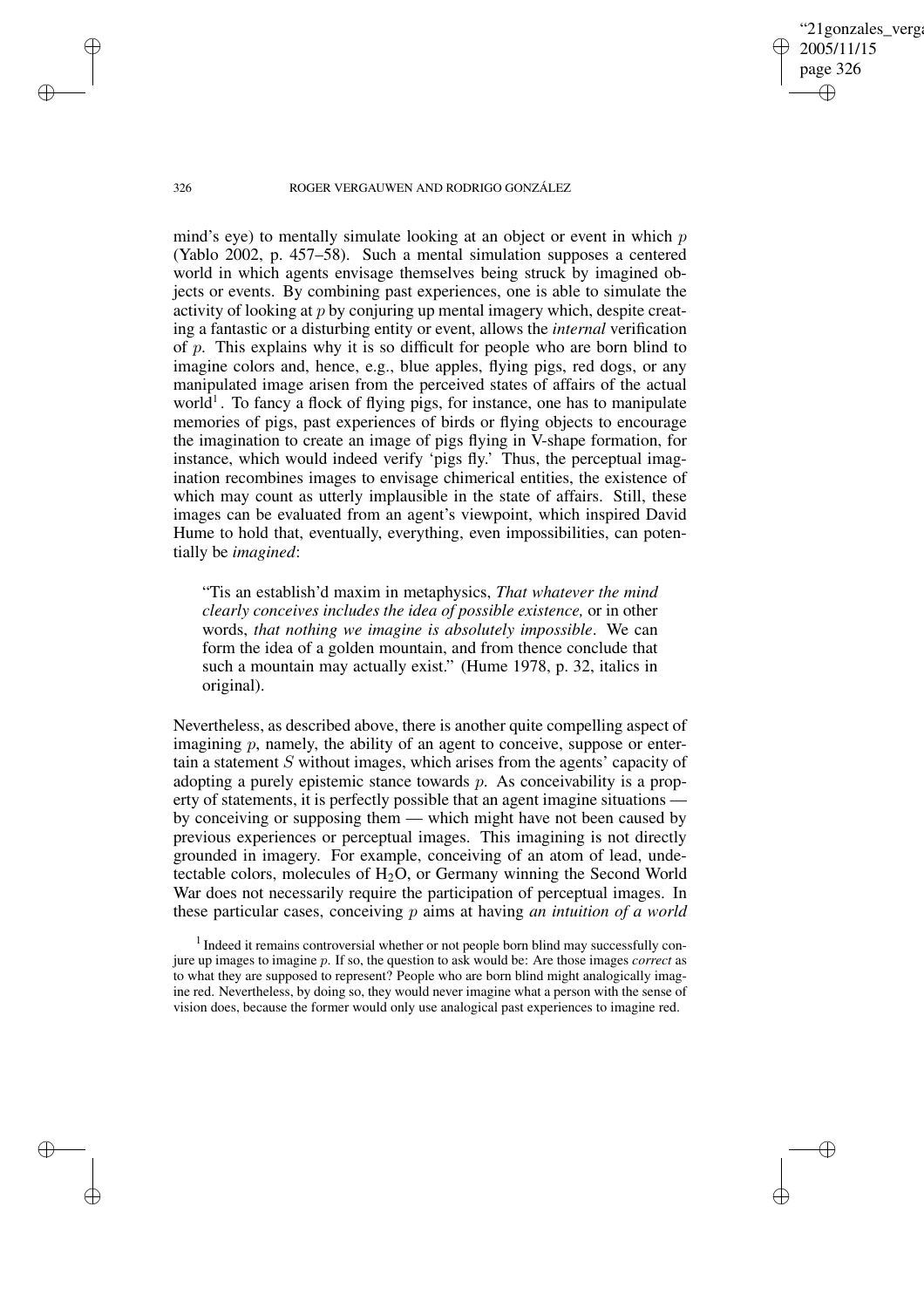✐

✐

✐

✐

W, in which p would be true or false if evaluated in  $W$ . In those cases, one *imagines* that  $p$  in the second sense of imagining, that is, in the sense of epistemically supposing a situation, which indeed helps explain why although 'X *is zeutron*' is not verifiable in principle, and it lacks meaning on Schlick's view, one is able to *imagine* a situation in a world W, where 'X *is zeutron*' might *epistemically* hold true. Note that, even so, it is not possible to think of states of affairs in the actual world that yield 'x *is zeutron*' true, because, if uttered, one would not be able to evaluate what the actual world would be like in case 'x *is zeutron*' was true or false. From a scientific standpoint, nevertheless, the latter is the only relevant *semantic evaluation* procedure, as analyzing the truth conditions of  $p$  constrains one to find the cognitive strategies that are most likely to lead to the set of empirical possible consequences of  $p$  in the states of affairs of the actual world. This last aspect is indeed the kernel of the Schlick's criterion, although he never thought of the widely discussed distinction between the actual and other possible worlds.

In this respect, yet helpful in explaining what the empirical evaluation of scientific propositions is like, Schlick's semantic criterion of verifiability in principle seems ineffective in other dominions, especially in view of the distinction between imagining, conceiving and the widely held modal view of possible worlds. Further, the application of Schlick's criterion in fields that include statements describing understandable, but still unverifiable statements in the state of affairs of the actual world shows that such a criterion seems to lack the proper semantic *finesse* at this level. In particular, the analysis of fiction in terms of verifiability in principle is difficult and lacks depth here, as fiction creates events that are imaginable, credible, communicable and generally verisimilar. Invented stories create scenarios in which characters 'come to life' and communicate their thoughts through plots, which, interestingly, make stories become *intelligible, believable and plausible*. However, unlike scientific statements which are verifiable *in principle*, most fictional narrations are regarded as widely *conceivable*, despite not entailing verifiable conditions in the state of affairs of the actual world.

The agents' epistemic abilities to imagine verisimilar fictional worlds and situations suggest that another approach is indeed required to account for the fictional gesture. This feeling intensifies as soon as one seriously considers the issue of whether computers and robots are intelligent, as Artificial Intelligence has vigorously claimed. Is the aim of Artificial Intelligence imaginable, conceivable or plausible, given the conditions from which intelligence arises in the actual world? An analysis of how fiction makes stories intelligible and believable, via the concept of verisimilitude, will indeed help answer this question.

'21gonzales\_verga

2005/11/15 page 327

✐

✐

✐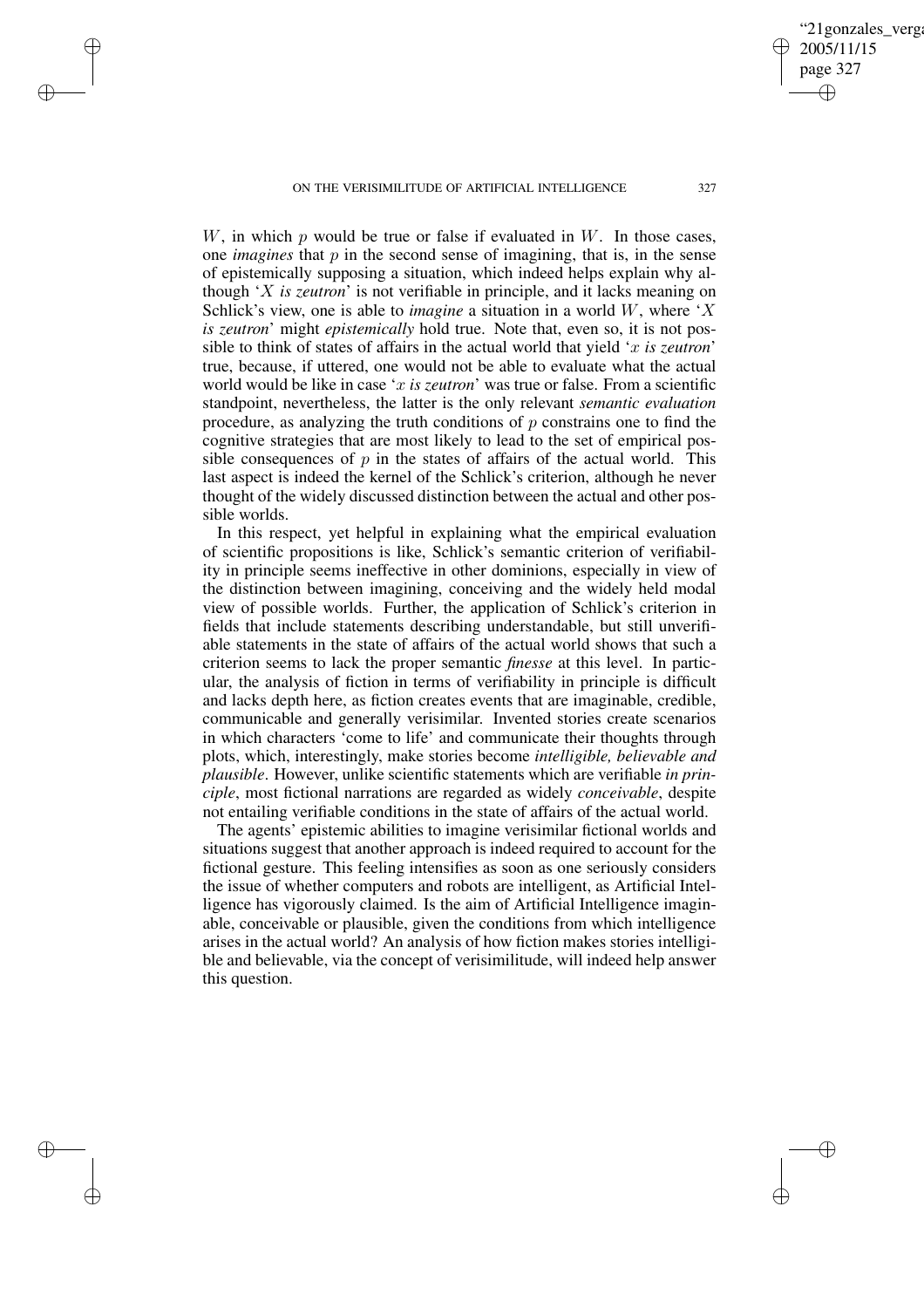## '21gonzales\_verga 2005/11/15 page 328 ✐ ✐

✐

✐

### 328 ROGER VERGAUWEN AND RODRIGO GONZÁLEZ

## 2. *Fictional Verisimilitude via the Principle of Minimal Departure*

✐

✐

✐

✐

Despite being hardly verifiable in the states of affairs of the actual world, the verisimilar character of fictional statements raises the following questions: Do verisimilar fictional statements convey any possible connection with the state of affairs of possible worlds? If so, do they yield truth or falsehood, as any other semantically meaningful proposition? And, are fictional characters and plots somehow *real* from a metaphysical standpoint? As fiction narrates *conceivable* situations appealing to the imagination — perceptual or not — and/or to ways the world could have been different, the modal notion of possible worlds seems to be the most suitable method to analyze its nature. Ryan adopts this approach, explaining the fictional gesture in terms of the framework of modal logic and the semantics of possible worlds, and proposes a theory to analyze fiction by means of juxtaposing and connecting fictional worlds to possible worlds (Ryan 1991). There are, however, two elements worth bearing in mind when examining the relation between fiction and possible worlds.

On the one hand, the nature of possible worlds is still philosophically controversial. Although the actual world is admittedly the source from which possible worlds are accessed via counterfactual reasoning, the status of possible worlds is yet debatable. At first glance, possible worlds are as real as the actual world, because, by intuition, every possible world could have been the actual world (Lewis 1979, pp. 182–184). However, on close analysis, it turns out that statements about possible worlds, unlike propositions about the actual world, are mentally dependent on how things actually are, but not vice versa (Rescher 1979, p. 169). Undoubtedly, this suggests that possible worlds are mentally dependent. Whether or not alternative possible worlds — or APWs — are as *real* as the actual world is assessable by supposing the following situation: consider a world in which Hitler had won the war (Ryan 1991, p. 19). Although this second Hitler might eventually imagine a third Hitler losing the war, the latter Hitler would not have the same ontological status as the actual one, for the third Hitler would owe his existence to the *recursivity*, rather than to the *reversibility*, of the relation of *alternativeness*. That is, provided one travelled to an APW where Hitler had won the war, and from there to one of its *alternatives* where he loses the war, one would be unable *to return* to the actual world where Hitler actually lost the war. This naturally follows from the fact that the third imagined Hitler has been created by recursion, i.e., by postulating a new possible world from a possible world. Consequently, this argument shows that possible worlds depend upon the actual world as well as upon the agents' ability to postulate these worlds.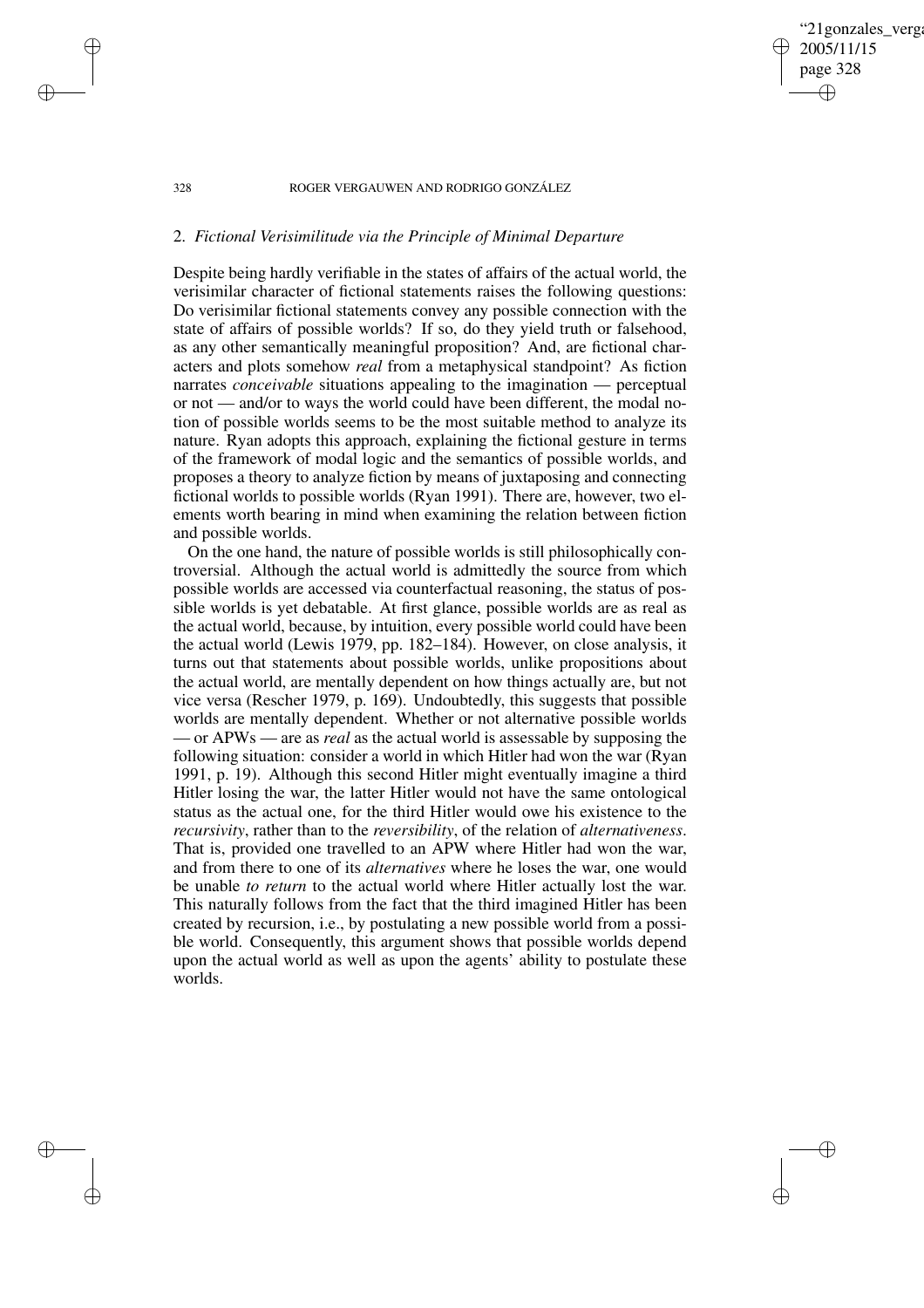✐

✐

✐

✐

On the other hand, a large number of philosophers have traditionally held that *any possible statement is conceivable but not vice versa*. As Putnam succinctly puts it:

"We can perfectly well imagine having experiences that would convince us (and that would make it rational to believe that) water isn't  $H<sub>2</sub>O$ . In that sense, it is conceivable that water isn't  $H<sub>2</sub>O$ . It is conceivable but it isn't logically possible! *Conceivability is no proof of logical possibility*" (Putnam 1975, p. 233, our italics)

This remark apparently flies in the face of Ryan's account of fiction, as there are a number of fictional worlds which are indeed conceivable, but may not be regarded as possible worlds, for they are not entirely maximally logically consistent, which is a necessary condition of possible worlds. Furthermore, possible worlds have traditionally been considered as maximally consistent sets of propositions (Copeland 2002, p.  $104$ )<sup>2</sup>. Therefore, there would be a number of fictional worlds which could not be analyzed in terms of possible worlds, unless one gives up classical logic.

However, there is no need to appeal to paraconsistent logic to modally account for fiction. Putnam's particular case of conceiving the statement 'water isn't  $H_2O'$  appeals to the second meaning of imagination touched upon in section 1, that is, to supposing a situation without mental imagery. Indeed, when one envisages the possibility that water isn't  $H_2O$ , one mentally simulates a situation by reflecting on what an *epistemically imagined world would be like* in case water wasn't  $H_2O$ , e.g. one considers how the world might be, provided that God had created it with different natural laws. In this sense, imagining a world in which 'water isn't  $H_2O'$  is perfectly tenable from an epistemic viewpoint, but metaphysically impossible, for the identity between water and  $H<sub>2</sub>O$  is metaphysically necessary (Kripke 1980). Even so, to *imagine* that God has created a world W with different laws, it is not necessary to conjure up perceptual images, but an *incomplete* conceptual configuration of W, leaving unspecified the irrelevant elements for entertaining 'water isn't H<sub>2</sub>O'. Thus, when agents *imagine* or suppose 'water isn't  $H_2O'$ , they perform an intentional mental act, which creates an imaginable world W where one simply *conceives, supposes, or mentally simulates*

<sup>2</sup> The idea of possible worlds as maximally consistent sets of propositions can be traced back to the very notion of *state-description*, which is 'a class of sentences that represents a possible specific state of affairs by giving a complete description of the universe of individuals with respect to all properties and designated by predicates in the system. . . A state-description contains for every atomic sentence  $S_i$  either  $S_i$  itself or  $-S_i$ , but not both...' (Carnap 1946, p. 50) Moreover, Carnap characterized the state-descriptions as representing Leibniz' idea of possible worlds or Wittgenstein's idea of possible states of affairs (Carnap 1947, p. 9).

'21gonzales\_verga

2005/11/15 page 329

✐

✐

✐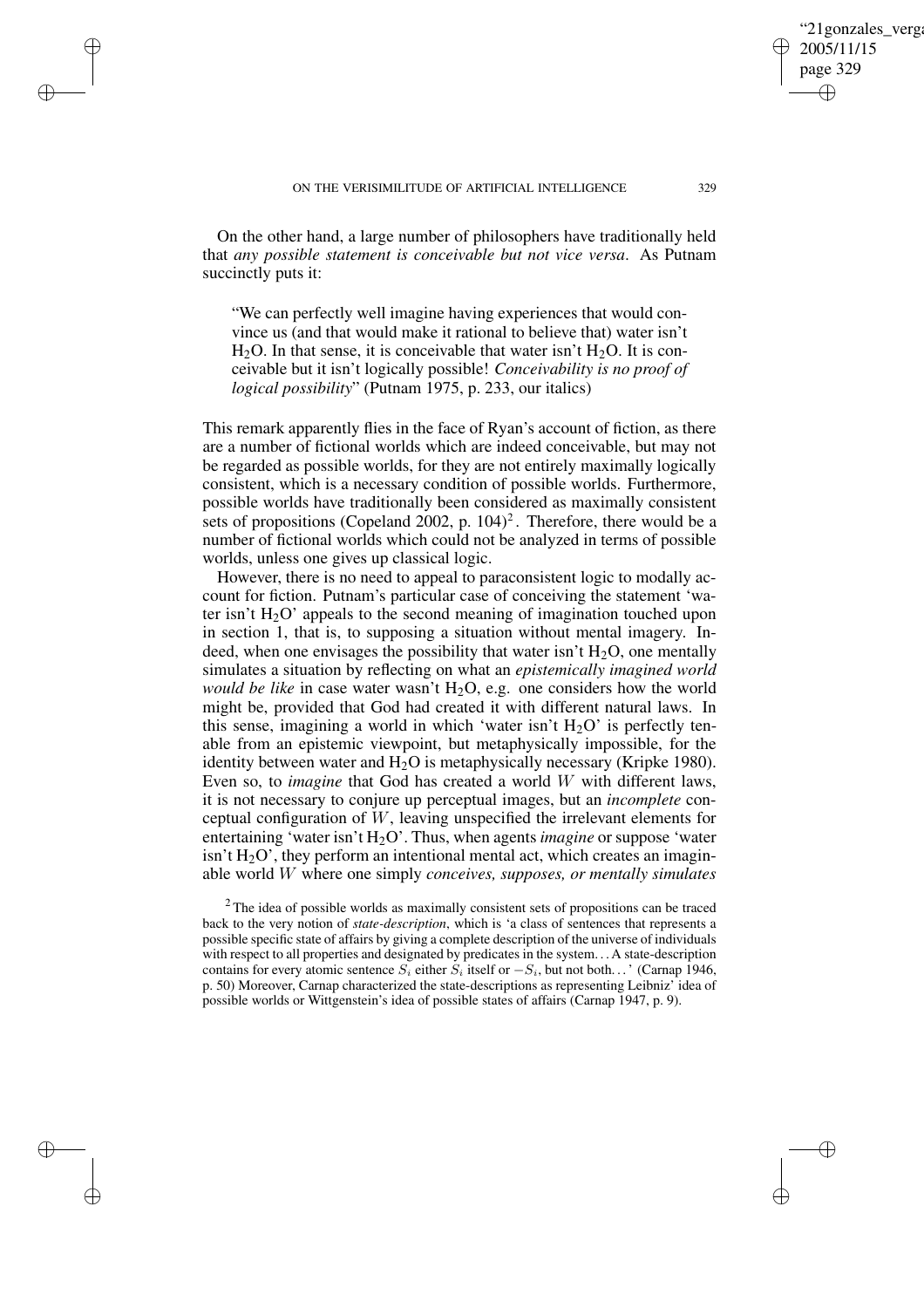'21gonzales verga 2005/11/15 page 330 ✐ ✐

✐

✐

### 330 ROGER VERGAUWEN AND RODRIGO GONZÁLEZ

incomplete apparent events and situations in a world  $W$ , all of which may *internally* verify 'water isn't  $H_2O'$ .

Most importantly, the intentional act involved in entertaining such a proposition does not entail the existence of the *apparent event, situation or world*. This explains why conceiving metaphysical impossible statements like 'water isn't H<sub>2</sub>O', 'Hespherus is not Phosphorus', 'Karol Wojtyla is not John Paul II', or even contradictory statements is plausible from the agent's *epistemic* viewpoint, but not from the point of view of metaphysical necessity. On close examination, all these imaginings are metaphysically impossible, which does not *prima facie* prevent conceiving false *a posteriori* necessary identities as *mere imaginings*<sup>3</sup>.

This rough distinction of conceivability and possibility also allows explaining the creation of fictional entities and worlds and, thus, the semantic plausibility of the evaluation of fictional statements. Whenever there is a metaphysically impossible conceived fictional situation, the agent can evaluate its truth-value solely from an epistemic stance, as in 'Let's pretend that Karol Wojtyla hadn't been John Paul II.' This clarification provides the basis for understanding why fictional worlds do not seem fully compatible with possible worlds, as the latter must evince maximal consistency. Unlike possible worlds, inconsistent fictional worlds can be imagined, conceived or mentally simulated, portraying situations which may or may not include perceptual imaginings, and moreover, leaving several details unspecified in a fictional world W. Additionally, it is quite possible to account for fictional contradictory statements, and inconsistent fictional worlds by envisaging or assessing these statements from a purely epistemic viewpoint. Precisely this last approach captures the quintessence of fiction, namely, its ability to narrate stories which enthral the reader by appraising counterfactual situations, *and even ones that, albeit conceivable, are impossible from a metaphysical viewpoint*. A satisfactory account of fiction must naturally explain how fiction makes conceivable the impossible.

In this regard, the following proposed Principle of Conceivability for Fictional Worlds helps to account for contradictions and inconsistencies in nonfully consistent *purely* conceivable fictional worlds:

*The Principle of Conceivability for Fictional Worlds*: As any imaginable fictional situation is conceivable, conceivable fictional worlds and situations,

<sup>3</sup> We wish we had the opportunity of getting deeper into the discussion of whether conceivability is a guide to possibility (Chalmers 2002), especially in relation to what several philosophers have claimed about 'water isn't  $H_2O'$  as conceivable and yet metaphysically impossible. Unfortunately, a closer examination of this issue would lead us far away from discussing the verisimilitude of Artificial Intelligence.

✐

✐

✐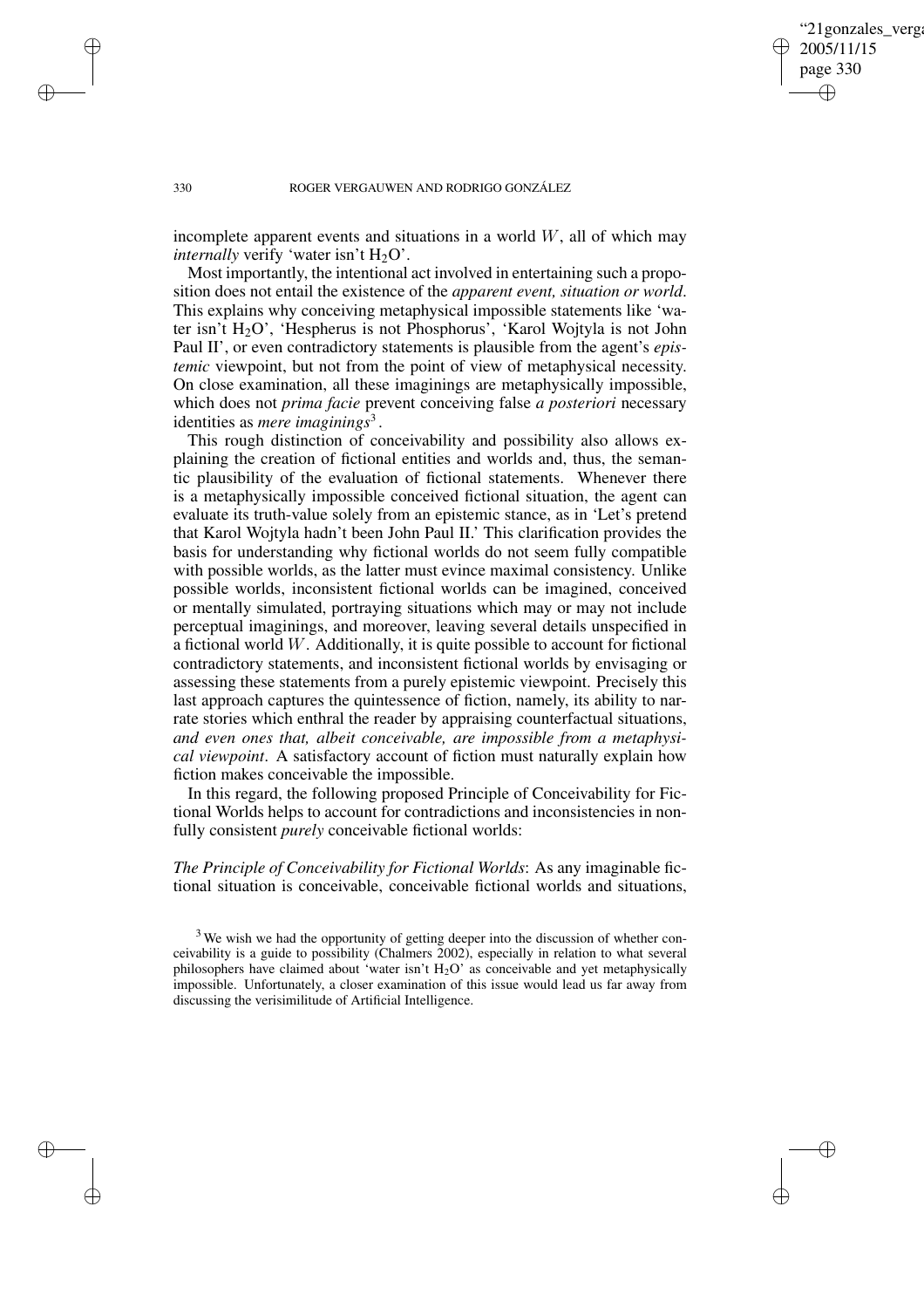✐

✐

✐

✐

which are *prima facie* believable and intelligible but metaphysically or textually impossible on close examination, may include contradictory and inconsistent statements.

Note that, rather than being incompatible with Ryan's account of fiction, this principle explains why, while possible worlds exclude contradictions and inconsistencies, some worlds of fiction may not, e.g. those that belong to the theater of the absurd, poems, postmodern tales and so on so forth.

Despite not considering the particular connection between conceivable worlds, fictional worlds and possible worlds, Ryan's modal account of fiction allows one to investigate how the reader engages in fictional worlds by the concept of *recentering*, or how fictional worlds comprise a textual universe at the center of which lays the 'textual actual world' (TAW) (Ryan 1991, pp. 22–24). This new actual world is an external representation or the Textual Represented World (TRW), which consistently *makes the reader believe that* TAW *is* AW.

Incidentally, Ryan's approach helps explain how fictional stories illustrate situations that portray *a new conceivable/possible world*:

"Since we regard 'the real world' as the real of the ordinary, any departure from norms not explicitly stated in the text is to be regarded as a gratuitous increase of the distance between the textual universe and our own system of reality. . . .

... We can derive a law of primary importance for the phenomenology of reading. This law — to which I shall refer as the Principle of Minimal Departure — states that we reconstrue the central world of a textual universe in the same way we reconstrue the alternate possible worlds of non factual statements: as conforming as far as possible to our representation of AW." (Ryan 1991, p. 51)

The principle of minimal departure allows characterizing how deceptions, forgeries, and deceits successfully operate for the *verisimilitude* they exhibit when mimicking situations that effectively deceive people. If not, those actions do not effectively persuade people. Although Ryan does not appeal to the concept of verisimilitude itself, a concept such as this one is crucial to understand how successful deceptions, which minimally depart from the actual world, operate efficiently convincing people. In fiction, deception stems from the dynamics between narrator, plot, and reader, which makes people believe that TAW *is* AW if and only if the former verisimilarly *imitates* the latter in relevant respects.

While gripping verisimilar fictional stories become intelligible and believable for readers, inconsistent fictional stories tend to discourage the reader

'21gonzales\_verga

2005/11/15 page 331

✐

✐

✐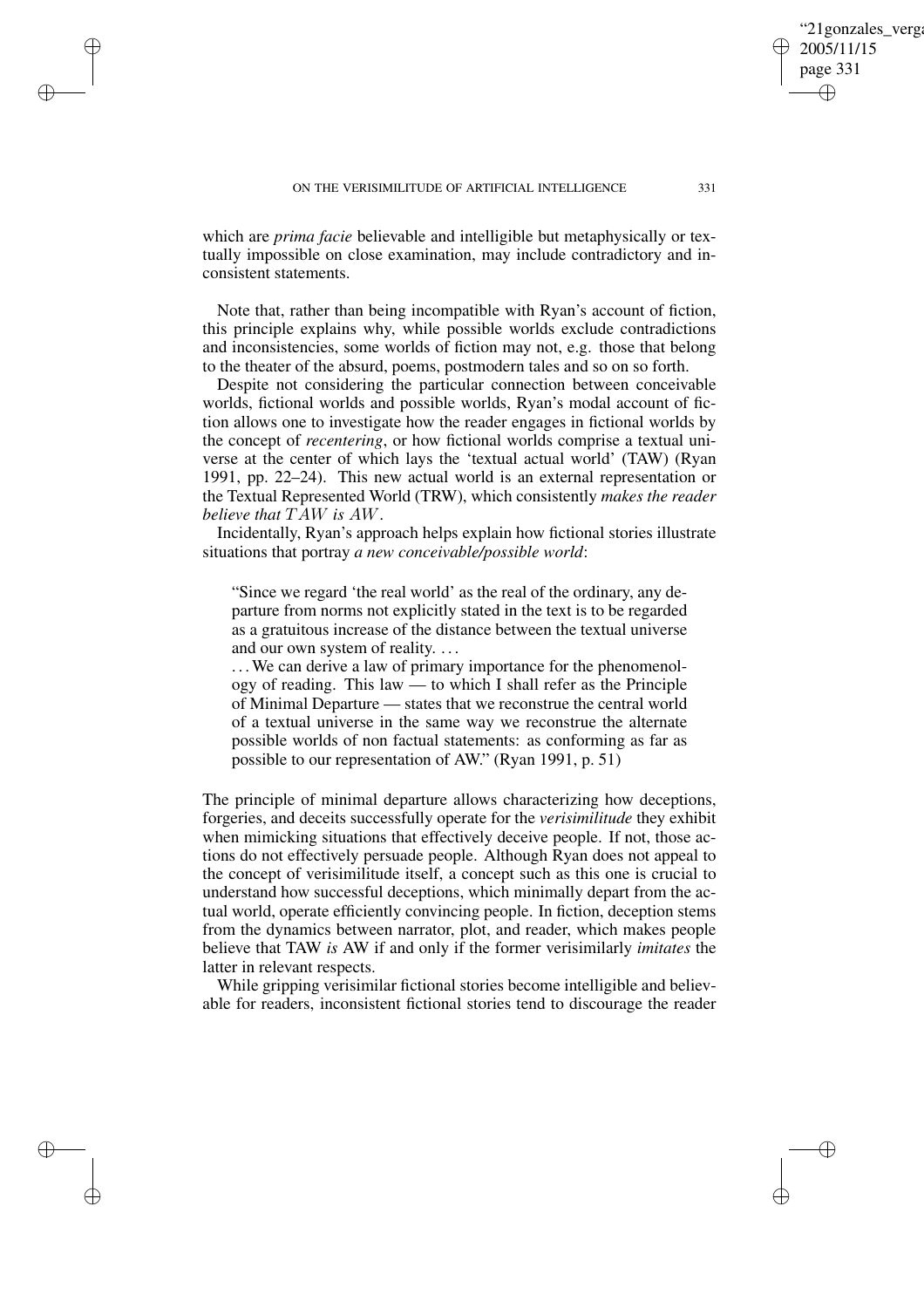'21gonzales\_verga 2005/11/15 page 332 ✐ ✐

✐

✐

## 332 ROGER VERGAUWEN AND RODRIGO GONZÁLEZ

to believe them, as inconsistent events admittedly affect the plausibility of a story. A necessary element of a successful deception  $D$  is its intelligible, believable, plausible character, which will naturally deceive the readers by making them believe a story. For example, suppose a fictional story providing a setting with extreme conditions under which Jones wasn't able to quench his thirst, even if the author had not expressly suppressed the ability of satisfying thirst for water. Provided that Jones found water and drank a good deal of it, the story would make no sense whatsoever, despite narrating a conceivable situation. Still, a story like Jones', which makes no sense due to its slip-up, would hardly be believable and appealing for the readers. On the contrary, if a different story described that Jones found  $H_3O$  water in Mars, quenched his thirst after drinking a good deal of this particular water, and reported to Earth that his age spots started disappearing due to some yet unknown healthy properties associated with  $H_3O$ , this new story would indeed make sense. The fictional situation described simulates what might plausibly occur in the actual world, given the conditions specified by the story and the properties that the fictional world imitates of the actual world. As the second story illustrates, fictional situations not only simulate the relevant properties of the actual world, but also leave unspecified all the details which are irrelevant for making the story believable.

Fiction plays a quite specific role in *mentally simulating* that a fictional world *is* an actual world by its proper imitation. Imagined worlds depicted by fictional stories become enthrallingly believable if and only if they meet this very specific condition: *verisimilitude*, which is the ability of a story to *appear real* by emulating specific properties or events in the actual world. Describing them as necessary for abiding stories by PMD and, thereby, making them verisimilar, Ryan lists the following relevant identity relations between a textual actual world and the actual world (Ryan 1991, pp. 32–33): identity properties, identity inventory, compatibility inventory, chronological compatibility, physical compatibility, taxonomic compatibility, logical compatibility, analytical compatibility, and linguistic compatibility.

The interplay between these identity relations creates different verisimilar fictional worlds, helping to provide the setting, and determining what degree of credibility the story will hold. As a result of abiding by PMD, a story will become *verisimilar* if it conceives a world that accurately resembles the actual world. If not, then:

- 1. The story will partially lack verisimilitude
- 2. Yet conceivable, the story will hardly be intelligible
- 3. The reader will regard the story as hardly credible

All things considered, Ryan's approach to fiction in terms of possible worlds as well as the clarification of the difference between conceivability

✐

✐

✐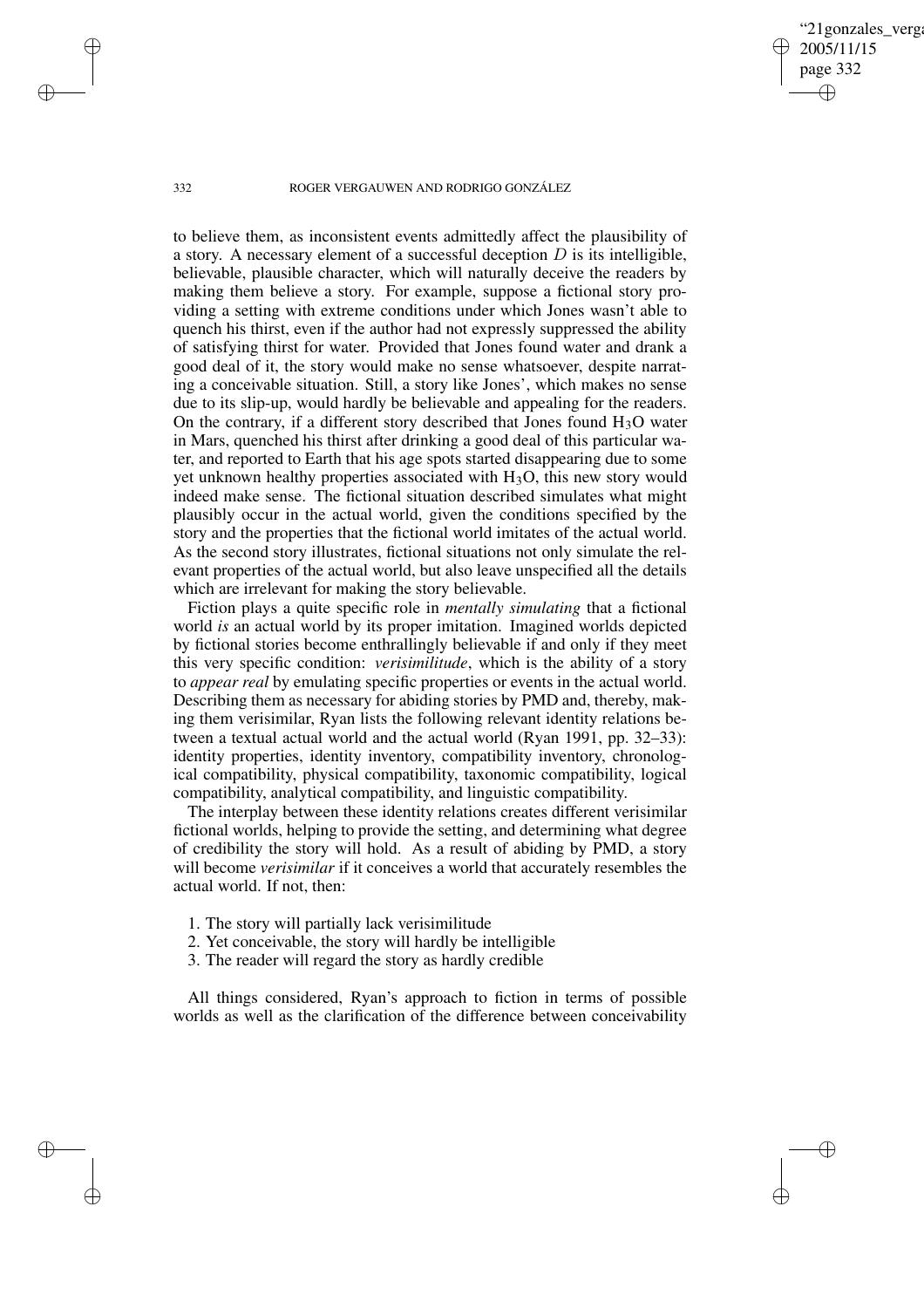✐

✐

✐

✐

and possibility, allows the characterization of how verisimilitude arises, that is, from fictional texts that minimally depart from the actual world. But, most importantly, this analysis, which helps characterize fiction as the process that generally creates verisimilar fictional worlds, can be extrapolated to another field in which verisimilitude plays a crucial role, namely, Artificial Intelligence. Devising a method to replace the question 'Can machines think?', the Turing Test (Turing 1950) purportedly provides a method to assess whether digital computers *are* intelligent. Adequately programmed to simulate human beings, the computer deceives human interrogators and passes the test. This method abides by the principle of minimal departure, because the successful processes of simulation carried out by Artificial Intelligence evince high degrees of *verisimilitude*, which allegedly provides sufficient evidence to conclude that computers or robots *duplicate* human intelligence.

# 3. *AI's verisimilar simulations as minimal departures from human intelligence*

In the previous section, the examination of the notion of verisimilitude and the quite specific role it plays in fiction showed that the simulation of specific properties of the actual world in a textual actual world deceives people when reading books. Verisimilar mental fictional simulations assume that the textual actual world *is* the actual world. In this section, we will extrapolate the notion of verisimilitude to the context of Artificial Intelligence so as to assess whether or not Turing's view on the aim of this discipline, which takes for granted that intelligence simulation comprises the duplication of human intelligence, is achievable *in principle*. To accomplish this task, a brief examination of the historical context in which AI was born will not only serve to grasp its aim, but also to explain why a large number of AI researchers have equated human intelligence *simulation* with human intellectual abilities *replication*, ever since the Turing test was conceived in the 50's.

Although it is widely admitted that Alan Turing paved the way for the foundation of this discipline, as it is known today, the exact birth of Artificial Intelligence as such is hard to pin down. In fact, it has been held that the basis for Artificial Intelligence had somehow been provided under the name of *machine intelligence* in Britain earlier in the 40's (Copeland 2000, p. 1). As this logician explicitly suggests, a number of AI researchers, including Turing himself, had thought of designing machine learning and heuristic problem-solving programs, and even machines able to play checkers or chess. In particular, Turing had already thought of the idea of machine intelligence by 1941 and chess playing machines by 1945.

Is it possible to identify the exact event that gave rise to the project of Artificial Intelligence as such, given the growing enthusiasm with the idea '21gonzales\_verga

2005/11/15 page 333

✐

✐

✐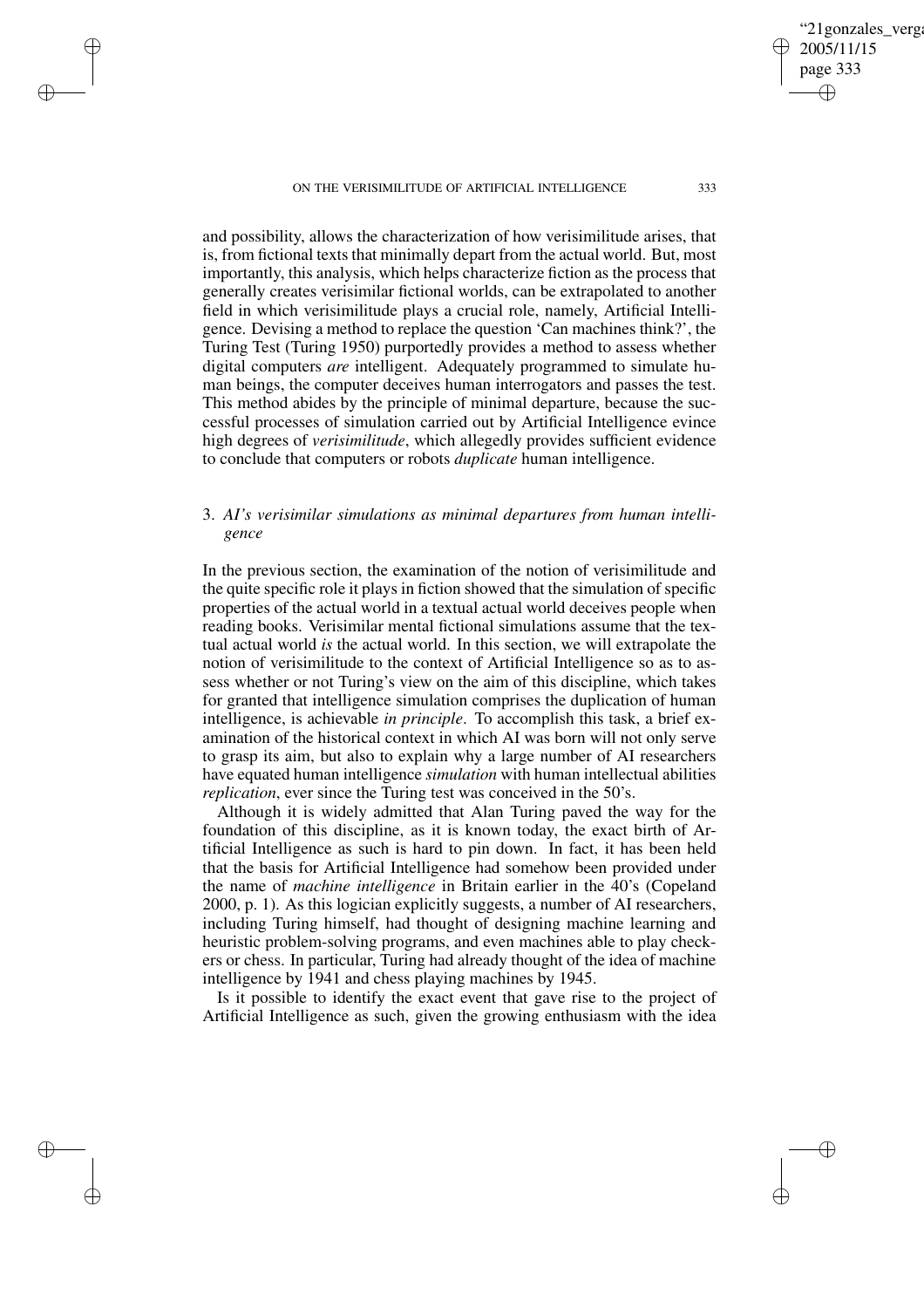## '21gonzales\_verga 2005/11/15 page 334 ✐ ✐

✐

✐

### 334 ROGER VERGAUWEN AND RODRIGO GONZÁLEZ

of machine intelligence back then? Copeland regards the birth of Artificial Intelligence approximately in 1956,

"the year in which a program written by Newell, Simon, and Shaw — later named the Logic Theorist — successfully proved theorems from Whitehead and Russell's *Principia Mathematica*, and also the year of John McCarthy's *Dartmouth Summer Research Project on Artificial Intelligence*, the conference which gave the emerging field its name" (Copeland 2001, p. 1).

Although those events may indeed count as the foundation of Artificial Intelligence, as it is known nowadays, Alan Turing had conceived how machine intelligence ought to be carried out before, around 1948. That year Turing had already advanced an idea that would have a decisive influence on the Turing test as well as on AI's researchers, and how they ought to create and assess intelligence. In the context of developing a paper chess machine, Turing provided the basis for Artificial Intelligence's aim by describing this *early version* of the Turing test:

"It is possible to do a little experiment. . . even at the present stage of knowledge. It is not difficult to devise a paper machine which will play a not very bad game of chess. Now get three men as subjects for the experiment, A, B, and C. A and C are to be rather poor chess players. B is the operator who works the paper machine. (In order that he should be able to work it fairly fast it is advisable that he be both mathematician and chess player.) Two rooms are used with some arrangements for communicating moves, and a game is played between C and either A or the paper machine. C may find it quite difficult to tell which he is playing. (This is a rather idealized form of an experiment I have actually done.)" (Turing 1948, p. 23)

This chess game represents the *very* cornerstone of Artificial Intelligence, providing the basis upon which Turing devised the Turing Test as an experimental method to *test* whether or not machines are intelligent (Turing 1950). The Turing Test devises a game based upon a similar dynamic. However, unlike the chess game, the imitation game in the Turing test consists of a scenario in which there is a programmed computer answering the questions being put by human interrogators. As the figure illustrates below, in the simplified standard version of the imitation game<sup>4</sup>, there is a person inside

<sup>4</sup> For the sake of simplicity, we leave aside Turing's two former versions of the imitation game, which mainly base the deception process upon the inability of the interrogator to decide the gender of participants, and the replacement of a person for a programmed computer.

✐

✐

✐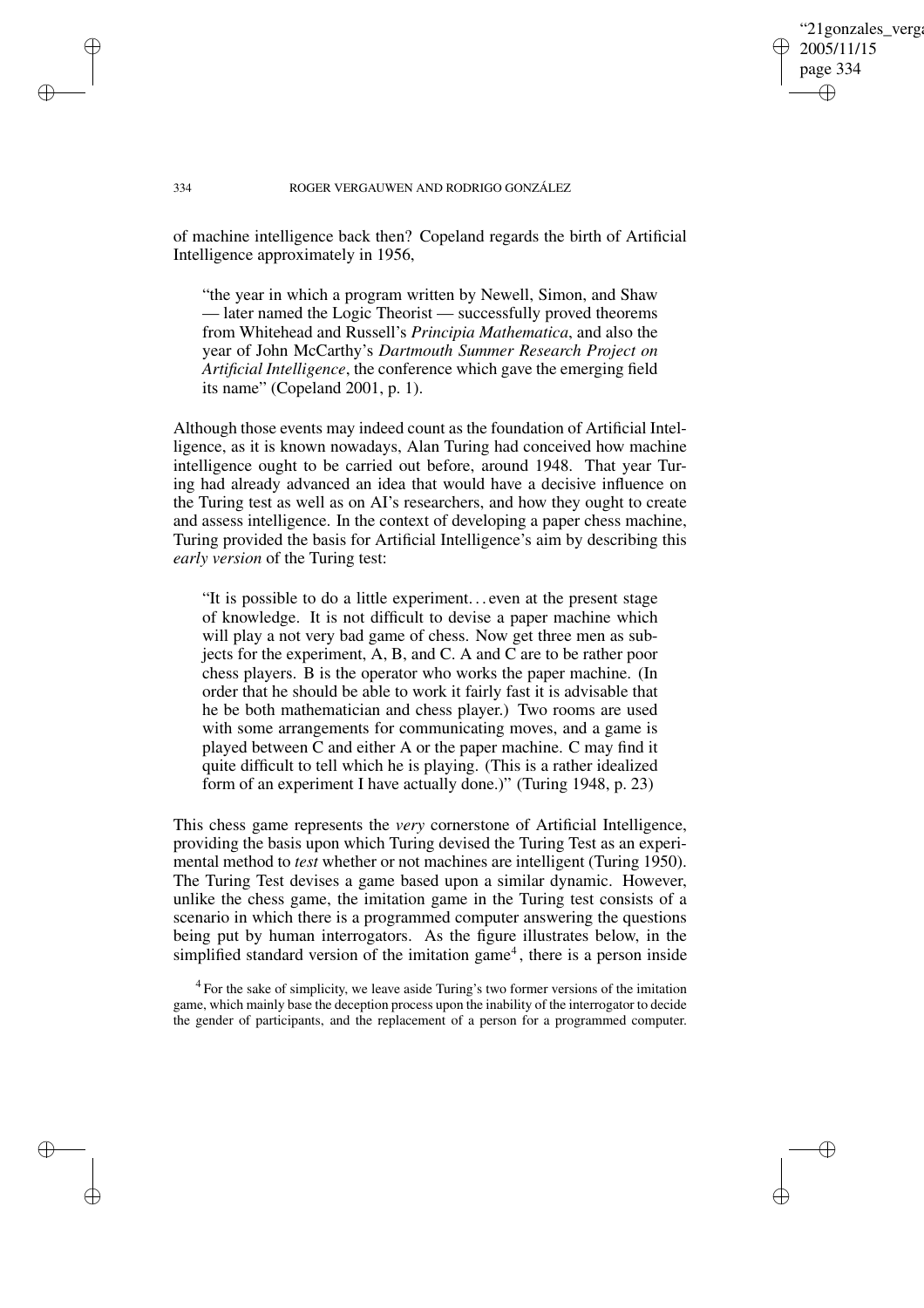✐

✐

✐

✐

one room (A), and a computer inside a second room (B). Outside these two rooms, there is a human interrogator (C), who passes typewritten questions to rooms A and B. This interrogator gets typewritten answers back, and has to decide who the person is by the answers.

Note that, by assessing the ability of the machine to answer questions as though it was a person, the Turing test is said to provide *sufficient evidence* for concluding that the computer *is* intelligent. Sharply distinguishing between *the physical abilities* and *the intellectual abilities* of human beings, the test assumes that the machine is able to simulate the latter by imitating a person's linguistic performance, which need not duplicate the brain itself.



Figure 1

According to the test, if the correctly-programmed computer replies the correct typewritten answers to the questions posed by the external interrogator and, thus, linguistically behaves like any person, it will deceive a majority of interrogators, making them believe that there is a person inside room B. After deceiving 7 out of 10 or more interrogators, the computer is said to have successfully passed the test. The kernel of the Turing Test, accordingly, is the *deception* of a majority of interrogators, who will mistakenly believe there is a person inside room B, thus showing the computer's ability to display behavior that successfully imitates a person's intellectual capacities.

In any case, the former versions of the imitation game stress the same point, that is, the simulation of a person's linguistic performance.

"21gonzales\_verga 2005/11/15 page 335

✐

✐

✐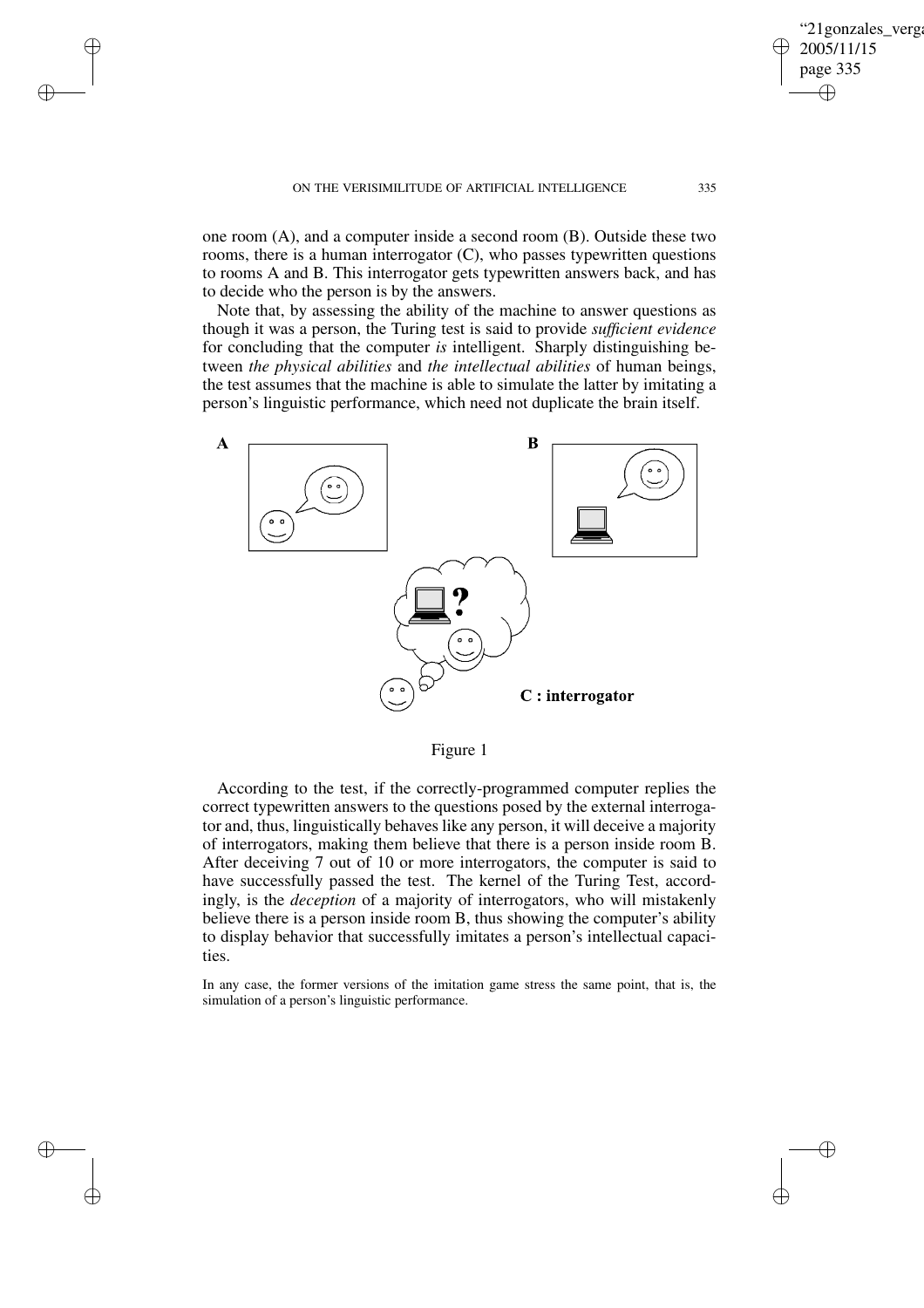## '21gonzales\_verga 2005/11/15 page 336 ✐ ✐

✐

✐

### 336 ROGER VERGAUWEN AND RODRIGO GONZÁLEZ

Saygin et al. explicitly claim the following in relation to the *nature* of the game:

"Here is our explanation of Turing's design: The crucial point seems to be that the notion of *imitation* figures more prominently in Turing's paper than is commonly acknowledged. For one thing the game is inherently about deception. . . . Alternatively, the TT for machine intelligence can be reinterpreted as a test to assess a machine's ability to pass for a human being." (Saygin et al. 2000, pp. 26–27, italics in original)

By focusing on *deception*, the Turing test allegedly provides compelling evidence to conclude that computing machines *are* intelligent. The game is supposed to be a well-defined *method* to determine *in principle* whether or not computers are intelligent, so long as they are able to *imitate* the human intellectual abilities. The test does not incidentally provide a *behaviorist or operational definition of intelligence*, which is what a number of philosophers and commentators of the test have wrongly claimed (Block 1990 p. 378, Hodges 1992 p. 415, and French 2000, p. 115).

Neither does the Turing test provide a sufficient condition of intelligence, as it has also wrongly been claimed. Strictly speaking, the computer's simulation of a person's linguistic performance *justifies* one to believe the duplication of human intellectual capabilities by simulation, despite the fact that man and machine may carry out something utterly different when answering questions about stories. After denying the importance of investigating further *the nature of the imitation* game, Turing considers such a possibility as follows:

"May not machines carry out something which ought to be described as thinking but which is very different from what a man does? This objection is a very strong one, but at least we can say that if, nevertheless, *a machine can be constructed to play the imitation game satisfactorily, we need not be troubled by this objection*. It might be urged that when playing the "imitation game" the best strategy for the machine may possibly be something other than imitation of the behaviour of a man. This may be, but I think it is unlikely that there is any great effect of this kind. In any case there is no intention to *investigate here the theory of the game*, and it will be assumed that the best strategy is to try to provide answers that would naturally be given by a man." (Turing 1950, p. 42 our italics)

Oddly enough, the force and weakness of the Turing test precisely lies in the nature of the imitation game, for Turing considers passing the test as *sufficient evidence* for thinking that a computer has mind. Broadcasted by BBC

✐

✐

✐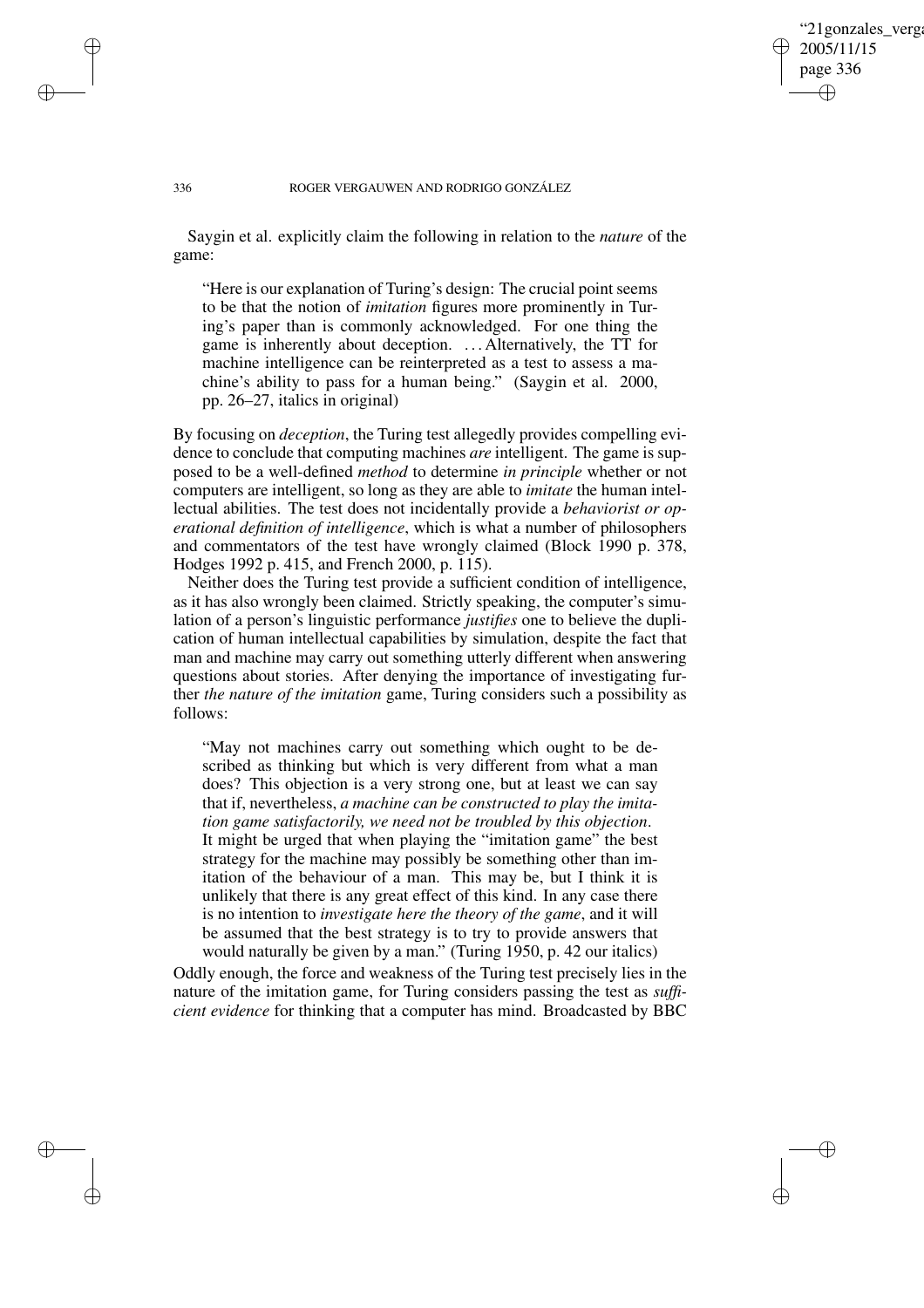✐

✐

✐

✐

in May 1951, Turing's lecture "Can a Digital Computer Think?" strongly emphasizes the same point as follows:

I believe that [digital computers] could be used in such a manner that *they could appropriately be described as brains*. . . .This ... statement needs some explanation. ... In order to arrange for our computer to imitate a given machine it is only necessary to programme the computer to calculate *what the machine in question would do under given circumstances* . . .If now some particular machine can be described as a brain *we have only to programme our digital computer to imitate it and it will also be a brain*. If it is accepted that real brains, as found in animals, and in particular in men, are a sort of machine it will follow that our digital computer suitably programmed will behave like *a brain*.

[O]ur main problem [is] how to programme a machine to imitate the brain, or as we might say more briefly, if less accurately, *to think*. (Copeland 2001, p. 11, our italics)

. . .

Undoubtedly, this confusion between describing a programmed machine as a brain and a brain has encouraged a large number of Artificial Intelligence researchers to regard the aim of their discipline as the *duplication* of human intelligence. Indeed, Turing's sharp distinction between the intellectual abilities and the physical abilities of man explains the aforementioned confusion. Provided that this distinction was wrong, it would not be possible to programme a computer to imitate thought and, thereby, for it to be a brain.

Turing's ambitious view on AI's goal has misled a large number of people, who claim that AI is committed to artificially creating intelligence by computational simulations of human intellectual capabilities, which supposedly comprises the duplication of intelligence. Among the large number of Artificial Intelligence definitions, this one stands out as the clearest in exhibiting the long-range substantial interest of AI's researchers:

"Artificial Intelligence (which I'll refer to hereafter by its nickname, "AI") is the subfield of Computer Science devoted to developing programs that enable computers to display behavior that can (broadly) be characterized as intelligent. Most research in AI is devoted to fairly narrow applications, such as planning or speech-to-speech translation in limited, well defined task domains. But substantial interest remains in the long-range goal of building generally intelligent, autonomous agents." (Thomason 2003)

'21gonzales\_verga

2005/11/15 page 337

✐

✐

✐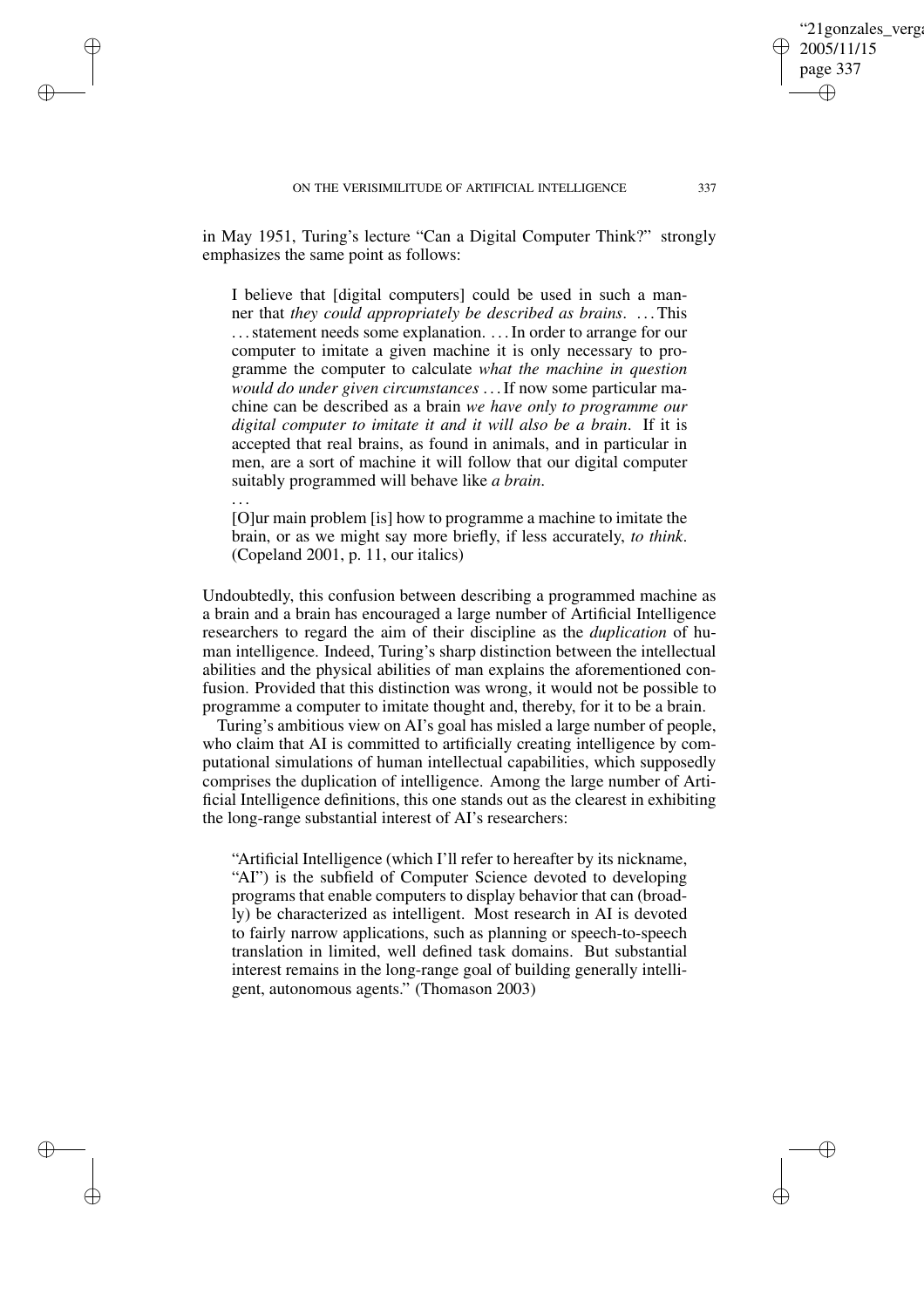'21gonzales\_verga 2005/11/15 page 338 ✐ ✐

✐

✐

### 338 ROGER VERGAUWEN AND RODRIGO GONZÁLEZ

The widespread confusion between *simulating* and *duplicating* intelligence in AI raises the following questions: Is one really entitled to believe that the computer duplicates human intellectual abilities if it successfully imitates them? And, does Artificial Intelligence need the *duplication* of intelligence to properly *simulate* it? Is the nature of the imitation game not relevant, as to the possible difference between simulation and replication? To answer these questions, it is quite useful to compare *the imitation* game in the Turing test with the *verisimilar* make-believe process of fiction and to see in what respects they overlap and differ.

On the one hand, strictly speaking, neither fiction nor Artificial Intelligence requires the *duplication* of any property to verisimilarly make one believe that P. On the contrary, by *simulating* properties, both disciplines prompt imitation processes which suffice for making one believe that P. While the reader of a fictional text is committed to the verisimilar representation of the textual actual world, the computer is said to simulate intelligence, making the interrogators believe it is a person. However, this deception brings about an '*as if*' intelligent behavior, which does not provide *incontrovertible evidence* for thinking that the computer has *duplicated* the very same human intellectual capabilities of man. Hence, Artificial Intelligence need not duplicate Intelligence, but make the interrogators believe so by its verisimilar simulation.

On the other hand, both the Turing Test and fiction convince one that  $P$ , in spite of the fact that the answers and the narrated stories may lack veracity. However, there is a major difference between the reader's and the interrogator's attitude as to this point. Whereas the former willingly *commits* to believing that the textual actual world is the actual world, the computer simulating human intellectual abilities deceives the latter, who unknowingly believes there is a person instead of a programmed computer. And, unlike the reader accepting conventions to believe that the textual actual world *is* the actual world (e.g. 'Once upon a time there was. . .'), the interrogator does not engage in believing that the computer is intelligent intentionally. On the contrary, the interrogators simply participate in the imitation game, and get convinced that the computer is another person locked in a room.

In view of the comparison between fiction and Artificial Intelligence the important question to ask is the following: *Does the verisimilar simulation of intelligence actually entail its duplication?* The deception carried out by the computer in the imitation game suggests that mimicking the linguistic performance of a person does not *entail any duplication*, because, *prima facie*, the successful verisimilar simulation of intelligence requires no intelligence duplication. Although intelligence simulation suffices for convincing interrogators that the digital computer *is* able to linguistically perform as any person and, thus, for regarding the machine as intelligent, the accurate verisimilar pretense does not entitle one to conclude that the computer has

✐

✐

✐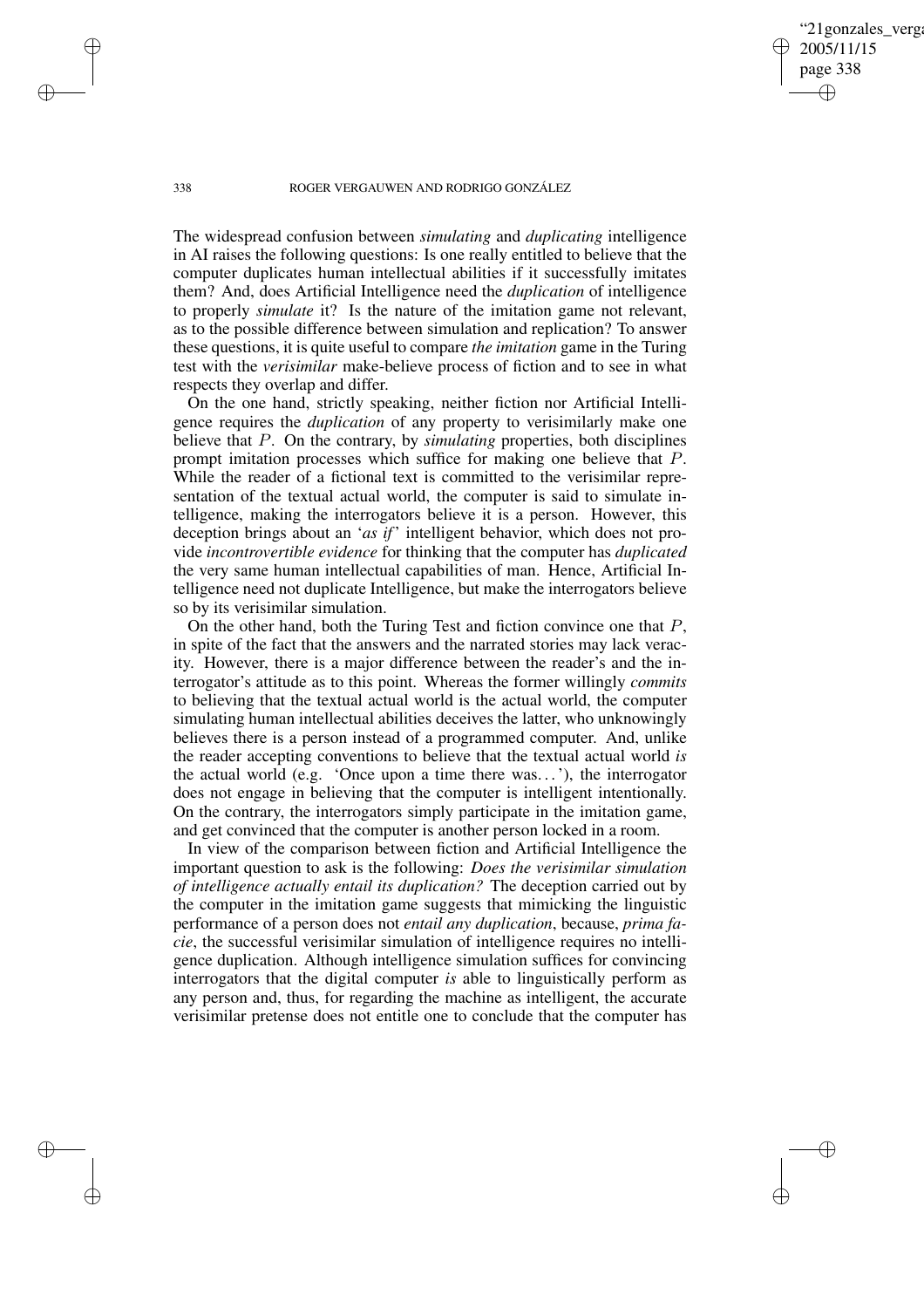✐

✐

✐

✐

a mind. In this sense, Turing hastily takes for granted that the simulation of intelligence entails its duplication. From the viewpoint of the distinction between conceivability and possibility sketched in section 1, two additional interesting questions to ask are: Is the computer's human intelligence simulation identical to human intelligence duplication? And, is this alleged identity necessary or purely contingent from a metaphysical viewpoint?

# 4. *Why does AI's verisimilar simulation not entail duplicated performance? The Stradivarius violins' case and the Philosophy of Mind*

A brief look at the role the notion of *origin* plays in defining identity seems quite convenient to tackle the issue of whether it is metaphysically possible to duplicate intelligence by simulating it. In the context of defining identity, Kripke asserts the following:

"In the case of this table, we may not know what block of wood the table came from. Now could *this table* have been made from a completely *different* block of wood, or even of water cleverly hardened into ice — water taken from the Thames river? We could conceivably discover that, contrary to what we know think, this table is indeed made of ice from the river. But let us suppose that it is not. Then, though we can imagine making a table out of another block of wood or even from ice, identical in appearance with this one, and though we could have put it in this very position in the room, it seems to me that this is *not* to imagine *this* table as made of wood or ice, but rather it is to imagine another table, *resembling* this one in all external details, made of another block of wood, or even of ice." (Kripke 1980, pp. 113–114, italics in original)

This passage offers a revealing insight as to how two objects differing from origin, yet different, may look quite similar, which certainly has a connection with Artificial Intelligence and how this discipline carries out verisimilar simulations. *Origin* and its connection with metaphysical identity explains why simulation does not entail duplication, because if B has a different origin from A, then B will resemble A at the most and, yet, it will never be identical to A. Likewise, if two objects share one property that is crucial to define them, they at least must have the very same property in every possible world. In other words, they necessarily have to share at least this defining relevant property. For example, if Socrates and Plato are human beings, they must have 46 chromosomes. If two objects have the same origin, they will necessarily share one respect or property that helps define their identity.

'21gonzales\_verga

2005/11/15 page 339

✐

✐

✐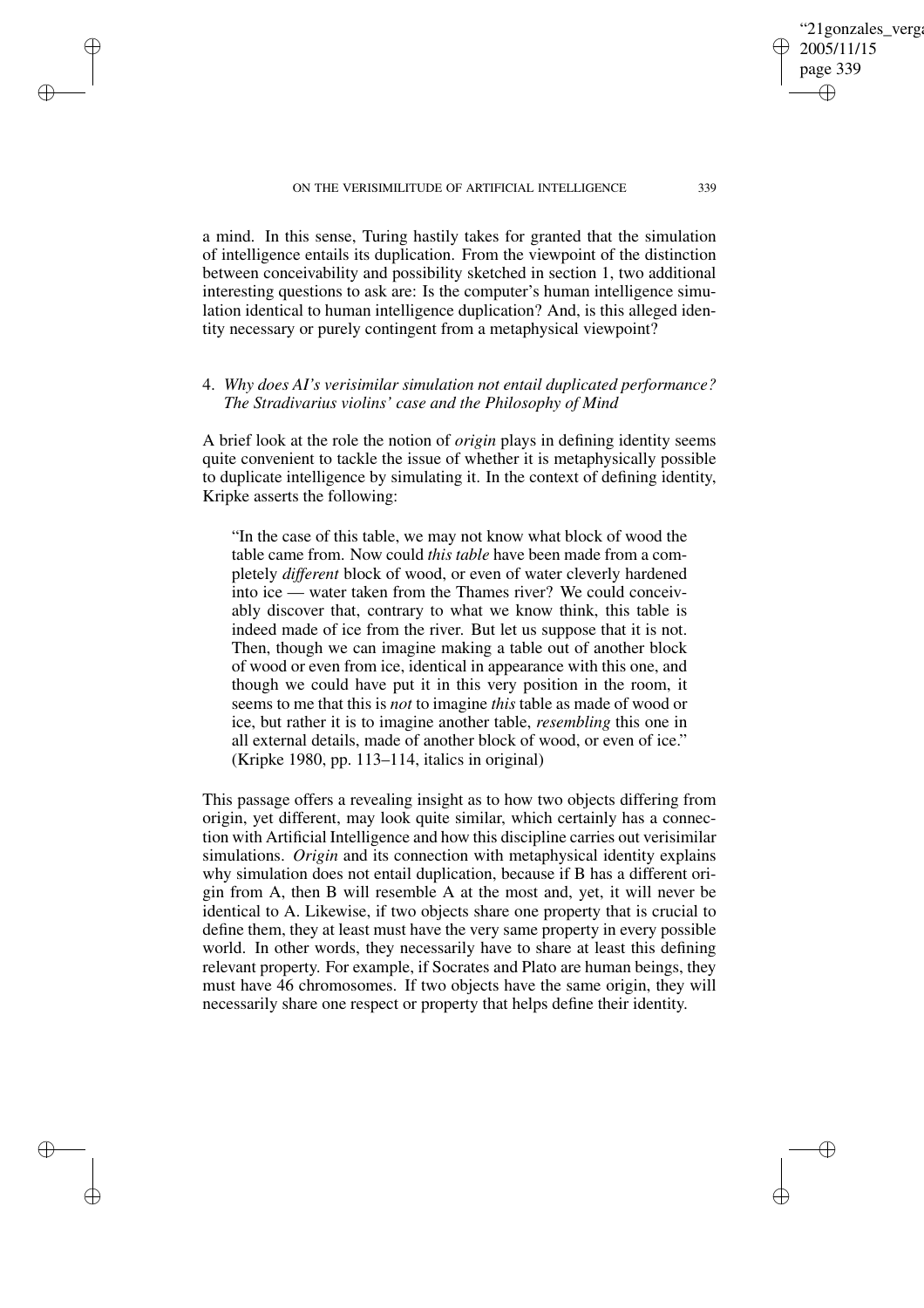'21gonzales verga 2005/11/15 page 340 ✐ ✐

✐

✐

## 340 ROGER VERGAUWEN AND RODRIGO GONZÁLEZ

This grasp of the notion of origin has also a close tie with the issue of authenticity. Consider the following example of a Stradivarius violins' forgery. Despite all the efforts of science and music experts, it is still a mystery what exactly causes the outstanding performance of these Cremonese violins of the late  $17<sup>th</sup>$  to  $18<sup>th</sup>$  centuries (Gough 2000). There are a number of hypotheses which attempt to explain their superior sound such as the varnish, the wood, a fungus that enhanced the quality of the wood, a little ice age that made the wood denser, and so on. All these hypotheses intend to pin down the origin and causal factors involved in their performance so that scientists might duplicate them in the future. Suppose that two thieves stole the Stradivarius original handbook for manufacturing violins<sup>5</sup>, and attempted to copy them in all respects by following the strict guidelines provided by the book. Imagine that a very special kind of fungus, which used to enhance the quality of the wood with which Stradivari crafted his violins and originated the sound of them, had completely disappeared nowadays. As the thieves could not employ the very same materials with which Stradivari manufactured his violins, they would be unable to duplicate the remarkable sound of a Stradivarius violin. Even so, the crooks would be able to rip off several people, crafting excellent replicas.

This case raises two important issues. On the one hand, whether or not forgery or simulation can be sufficient for duplicating an original authentic thing, in this case, a Stradivarius violin. On the other hand, whether or not one could *possibly* duplicate the Stradivarius violins' performance by adequately simulating them, as Artificial Intelligence might claim, for instance. Consider another possibility associated with the Stradivarius violins, which will directly deal with AI's equation of simulation to duplication.

On the face of the Stradivarius violins' mystery, could a computer program duplicate the Stradivarius violins' performance by verisimilarly simulating it? Suppose that AI researchers developed a program to resolve the mystery of Stradivarius violins, which additionally could verisimilarly simulate their performance. To this end, they design a program called MESSIAH, in honor to the most celebrated violin in the world crafted by Stradivari in 1716: 'The Messiah.' Imagine, further, that MESSIAH was able to successfully pass a test analogous to the Turing test, that is, by deceiving judges who could not distinguish the computer's simulation from that of an authentic Stradivarius violin's performance.

<sup>5</sup> This example deals with the problem of whether or not simulation comprises duplication in the same vein as Cleland's objection to explaining mental phenomena by effective procedures (Cleland 1993). Whereas she argues that Turing Machine procedures involve neither causality nor mental life, our argument states that verisimilar simulations cannot duplicate the simulated properties or events, as machine intelligence and human intelligence arise from *different origins and prompt two different causal processes*.

✐

✐

✐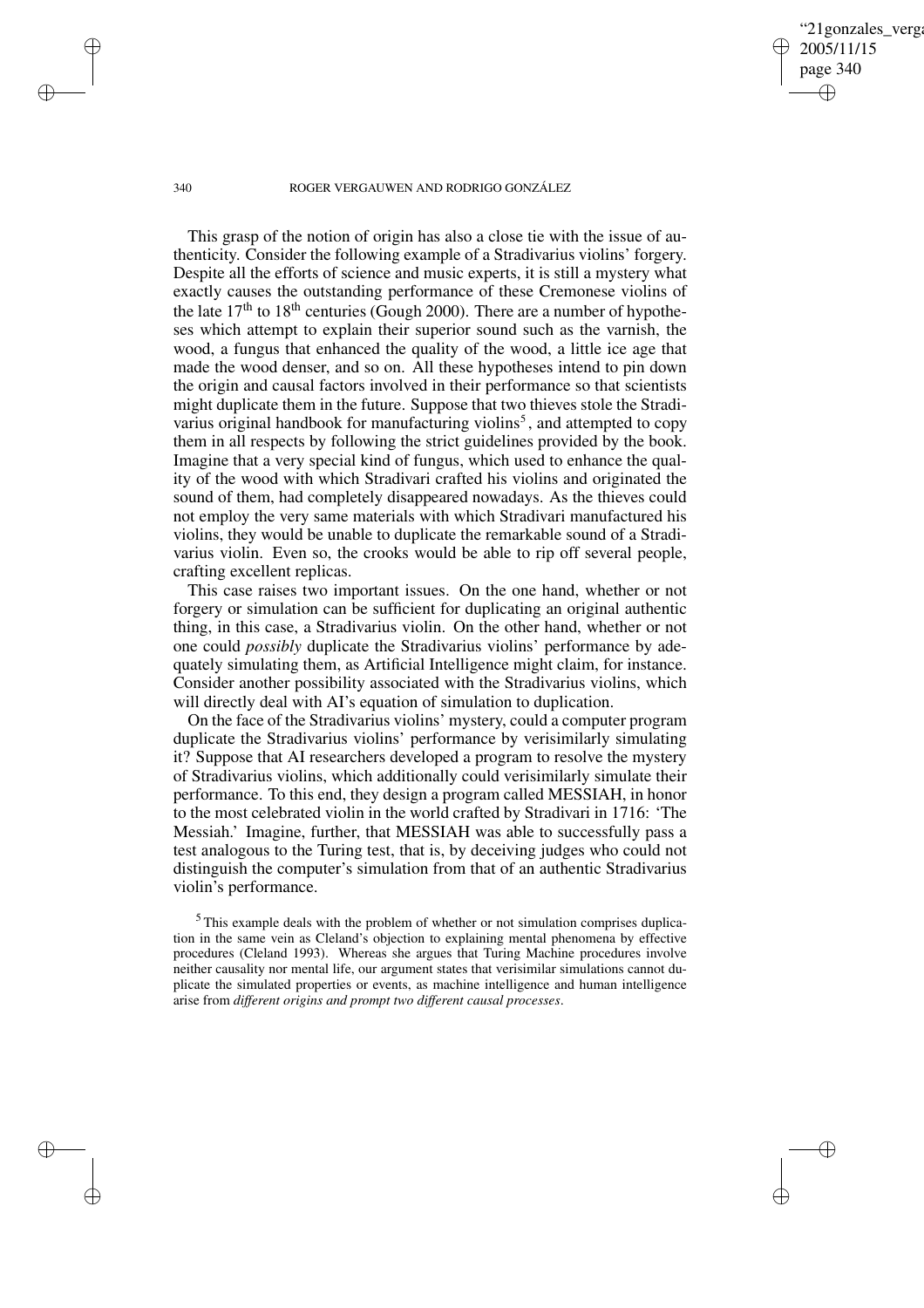✐

✐

✐

✐

This 'Stradivarius test' would run as follows: a violinist plays on a Stradivarius violin a limited set of compositions at the request of some judges. All those compositions are magnificently replayed by MESSIAH, which is run on a computer equipped with a high fidelity sound system. The judges have to assess the performance of the Stradivarius violin and the computer through headphones, and have to decide which one the Stradivarius violin is. MESSIAH is programmed to mimic the very same human-like sounds a violinist player makes when playing violin, and even to make extremely rare faults, which prevent favoring the violinist. After several compositions were played, most judges would be unable to tell the difference, and decide which performance belongs to the Stradivarius violin, because the computer would perform in a manner undistinguishable from that of the violin, deceiving the majority of them. By doing so, MESSIAH would indeed pass the Stradivarius Test.

Being able to accurately imitate performances, computer programs such as MESSIAH and its verisimilar simulation cannot, however, duplicate those performances. MESSIAH's successful verisimilar performance simulation *will never be sufficient* for the occurrence of duplication performance, because verisimilar simulation entails no duplication. Undoubtedly, the performance of Stradivarius' violins is *metaphysically linked* to Stradivari's special manner of manufacturing violins, and the mysterious causal factors mentioned earlier, which prevent the duplication of Stradivarius violins by a mere computer program simulation. What if someone still claimed that *in principle* it is not impossible to duplicate a Stradivarius violin's performance by its computer simulation? At this point, the distinction between imagination, conceivability and possibility sketched in section 1 helps overcome this objection. From the point of view of imagination, it is indeed possible to conceive of a situation in which scientists duplicate the performance of a Stradivarius violin by simulating it. In the context of metaphysical necessity, the situation is radically different, though. If someone simulated the performance of a Stradivarius violin, the simulation would never perform as an authentic Stradivarius violin, because the origin of the simulation remarkably differs from the *origin* of a bona fide Stradivarius violin's performance. Therefore, the equation of simulation performance and duplication performance in AI is *metaphysically impossible*.

In addition, the Stradivarius violins' case suggests the following consequence: as it is metaphysically impossible to separate a Stradivarius violin's performance from its origin, likewise, human intelligence cannot be isolated from its origin. And, incidentally, neither can intelligence be encoded into a program. It is metaphysically impossible to isolate linguistic performance from its metaphysical origin, that is, from whatever originates intelligence in

'21gonzales\_verga

2005/11/15 page 341

✐

✐

✐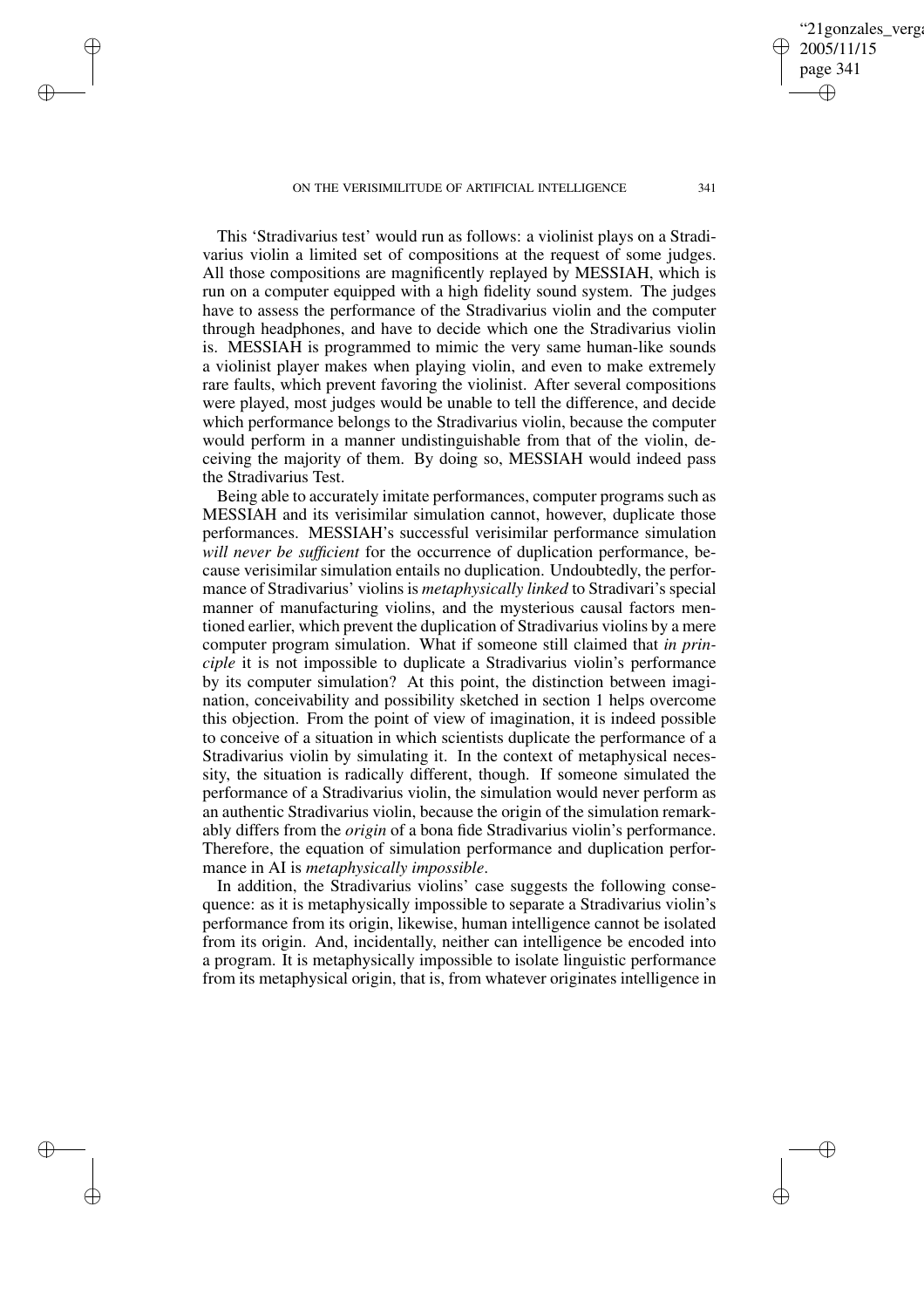'21gonzales\_verga 2005/11/15 page 342 ✐ ✐

✐

✐

## 342 ROGER VERGAUWEN AND RODRIGO GONZÁLEZ

the biological dominion. Turing's presupposition that it is possible to separate intelligence from its biological origin is *prima facie epistemically possible — and thus conceivable — but metaphysically impossible*, as intelligence metaphysically depends upon a large number of biological conditions which are *irreproducible* by *pure simulation*. On close analysis, although Artificial Intelligence's simulations involve verisimilitude and may deceive interrogators, they will never be sufficient for duplicating intelligence, which explains why verisimilar simulations rule out intelligence duplication in AI and, likewise, why intelligence duplication in AI, were it empirically possible, would involve no simulation whatsoever. Patently, this sort of intelligence duplication would indeed go far beyond the initial project of Artificial Intelligence, as Turing himself realizes:

"One might for instance insist that the team of engineers should be all of one sex, but this would not really be satisfactory, for it is probably possible to rear a complete individual from a single sell of the skin (say) of a man. To do so would be a feat of biological technique deserving of the very highest praise, but we would not be inclined to regard it as a case of 'constructing a thinking machine'. This prompts us to abandon the requirement that every kind of technique should be permitted. We are the more ready to do so in view of the fact that the present interest in 'thinking machines' has been aroused by a particular kind of machine, usually called an 'electronic computer' or 'digital computer'." (Turing 1950, p. 42)

In view of this passage, it is more or less obvious why Turing, and Functionalism later, have been accused of endorsing dualism, despite criticizing it. Both Turing and Functionalism claim that it is possible to duplicate the mental abilities of a human being without duplicating its origin, that is, by the pure imitation of linguistic behavior. Claiming so, both theories imply that the mental is separable from the physical.

In the context of refuting Strong Artificial Intelligence and the implausibility that computers understand stories in natural language, Searle objects this point too (Searle 1980 and 1990), claiming that formal symbols, upon which a computer program is based, have no causal powers and, therefore, Artificial Intelligence cannot create intelligence by running programs that solely simulate intelligence. To Searle, as intelligence is caused by the causal powers of the brain, Artificial Intelligence cannot duplicate those powers and, hence, is confined to Weak Artificial Intelligence, or to the design and use of computer programs as tools to test scientific hypotheses on the human cognitive system. Searle precisely bases his Chinese Room argument upon the impossibility of equating simulation and duplication. However, he does not

✐

✐

✐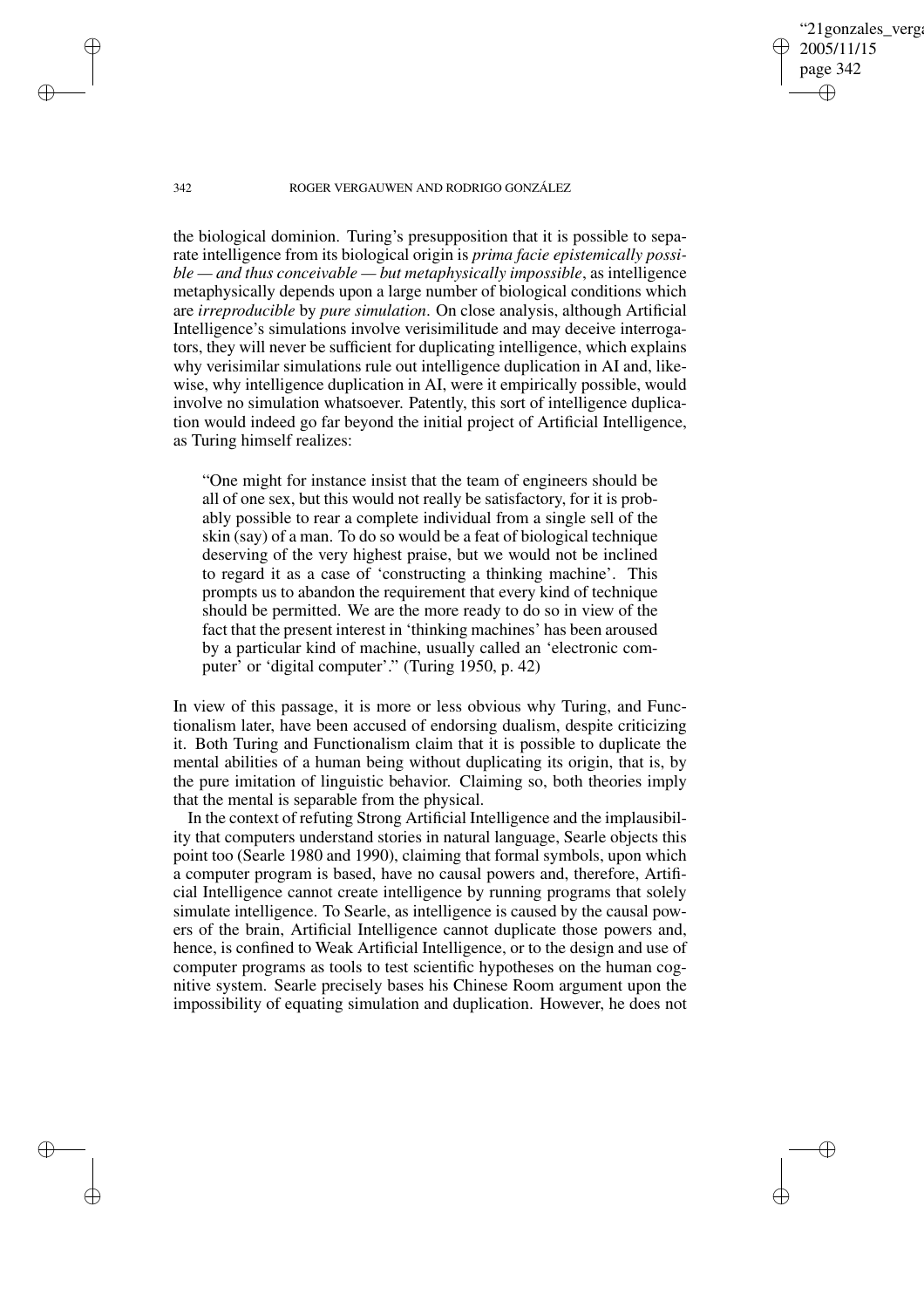✐

✐

✐

✐

provide any account to explain *why* one is not justified in claiming intelligence duplication from simulation other than providing instructive examples illustrating why simulation is not duplication, like the following ones:

"You can simulate the cognitive processes of the human mind as you can simulate rain storms, five fire alarms, digestion, or anything else that you can describe precisely. But it is just as ridiculous to think that a system that had a simulation of consciousness and other mental processes thereby had the mental processes, as it would be to think that the simulation of digestion on a computer could thereby actually digest beer and pizza" (Searle 2002, p. 52)

Besides stressing the absent causal component involved in simulation, which is Searle's main point, the Stradivarius violins' example shows why 'machine intelligence' — as it was originally conceived by Turing — and human intelligence cannot clearly be equated in this precise way: both come from two completely different origins and thus cannot be regarded as identical.

Would it be possible to have intelligence duplication in terms different as AI's original project? Searle considers this possibility as follows:

"[AI's advocates might respond that] Whatever these causal processes are that you say are essential for intentionality (assuming you are right), eventually we will be able to build devices that have these causal processes, and that will be artificial intelligence. . . .

. . .I really have no objection to this reply save to say that it in effect trivializes the project of strong AI by redefining it as whatever artificially produces and explains cognition. . . .

. . .'Could a machine think?' The answer is, obviously, yes. *We are precisely such machines.* 'Yes, but *could an artefact, a man-made machine, think?*'

. . .If you can exactly duplicate the causes, you could duplicate the effects. And indeed it might be possible to produce consciousness, intentionality, and all the rest . . .

. . .It is, as I said, *an empirical question*." (Searle 1980, pp. 81–82, our italics)

And so is the possibility of duplicating Stradivarius violins' performance by running programs. If possible, the achievement of Stradivarius violins' performance duplication will eventually be achieved by the scientific reproduction of the very same conditions under which Stradivari, Guarneri, Amati and other artisans crafted their violins in Cremona in the  $17<sup>th</sup>$  and  $18<sup>th</sup>$  centuries. This possibility, however, is an empirical question as well.

'21gonzales\_verga

2005/11/15 page 343

✐

✐

✐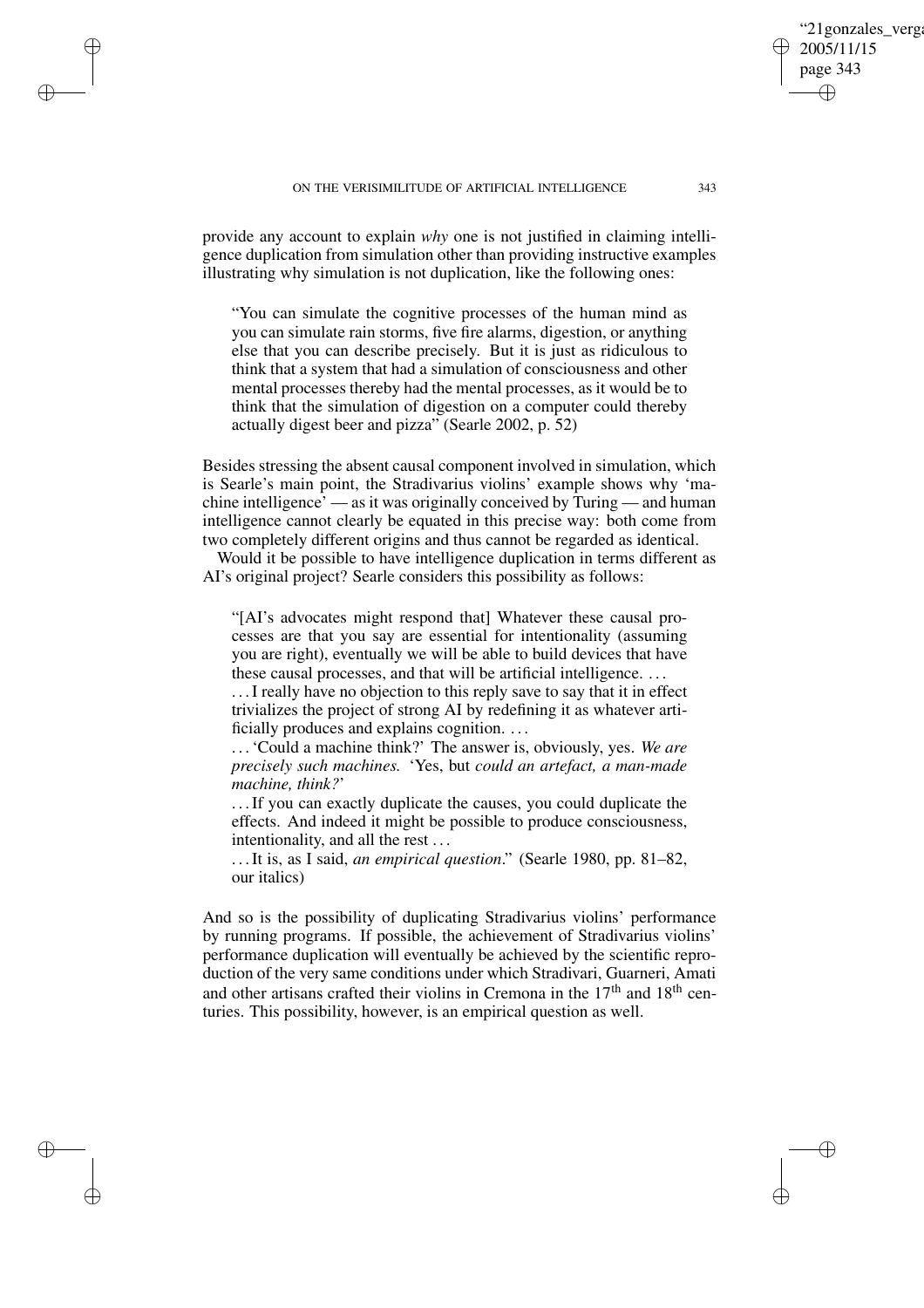'21gonzales verga 2005/11/15 page 344 ✐ ✐

✐

✐

### 344 ROGER VERGAUWEN AND RODRIGO GONZÁLEZ

AI's inability to achieve intelligence duplication by intelligence simulation raises two final questions: What condition must successful simulation meet to be regarded as sufficiently verisimilar and then successfully persuading? What should AI's simulations be like, given that it cannot possibly duplicate intelligence by carrying out pure computerized simulations? Artificial Intelligence ought to simulate intelligence by processes that *have apparently duplicated intelligence*, that is, by imitation processes that *minimally depart from actual intelligence*. Turing certainly misled the tradition, claiming that an indistinguishable performance involves its duplication, at least as far as passing the Turing test is concerned. This view does not indeed follow from intelligence simulation in AI and, *yet*, it is *prima facie conceivable*, at least in terms of imagining such a possibility. Nevertheless, on closer examination, the duplication of intelligence is not *metaphysically possible* in terms of pure simulation, as the Stradivarius' violins case shows with regard to musical performance.

The situation described is an illustration of a familiar problem in the Philosophy of Mind. In his *Philosophical Investigations* (Wittgenstein 1988 I, 432), Wittgenstein presents us with the following observation and puzzle: "Every sign by itself seems dead. What gives it life? In *use* it is alive. Is life breathed into it there or is the *use* its life?" Wittgenstein's question points directly to one of the problems which is central to the philosophy of language and indeed to philosophy in general, which is the problem of how words and sentences get 'meaning' and 'reference':

"How can one explain that the signs have the capacity to act as signs, by which mechanisms the physical phenomena underlying the use of language and linguistic acts take on meaning, or how the transposition from the order of the pure external arrangements . . . to the order of language takes place." (Ladrière 1984, p. 59).

One possible answer to this question is that words and sentences are the linguistic expressions of (certain) human mental states and as such are characterized by 'intentionality', being that property of mental states by which they can be said to be 'about' something. Giving an account of this 'aboutness', which is characteristic for human language, is considered to be an important problem in any philosophy of language or philosophy of mind. D. Dennett (Dennett 1987) considers, in this respect, three different 'stances', all useful in predicting the behavior of certain systems. In the *physical stance* one predicts the behavior of a physical system by exploiting information about the physical constituents of the system and the laws of physics. In the *design stance* one predicts the behavior of a system by assuming that it has a certain design, that it is composed of certain elements with certain functions and

✐

✐

✐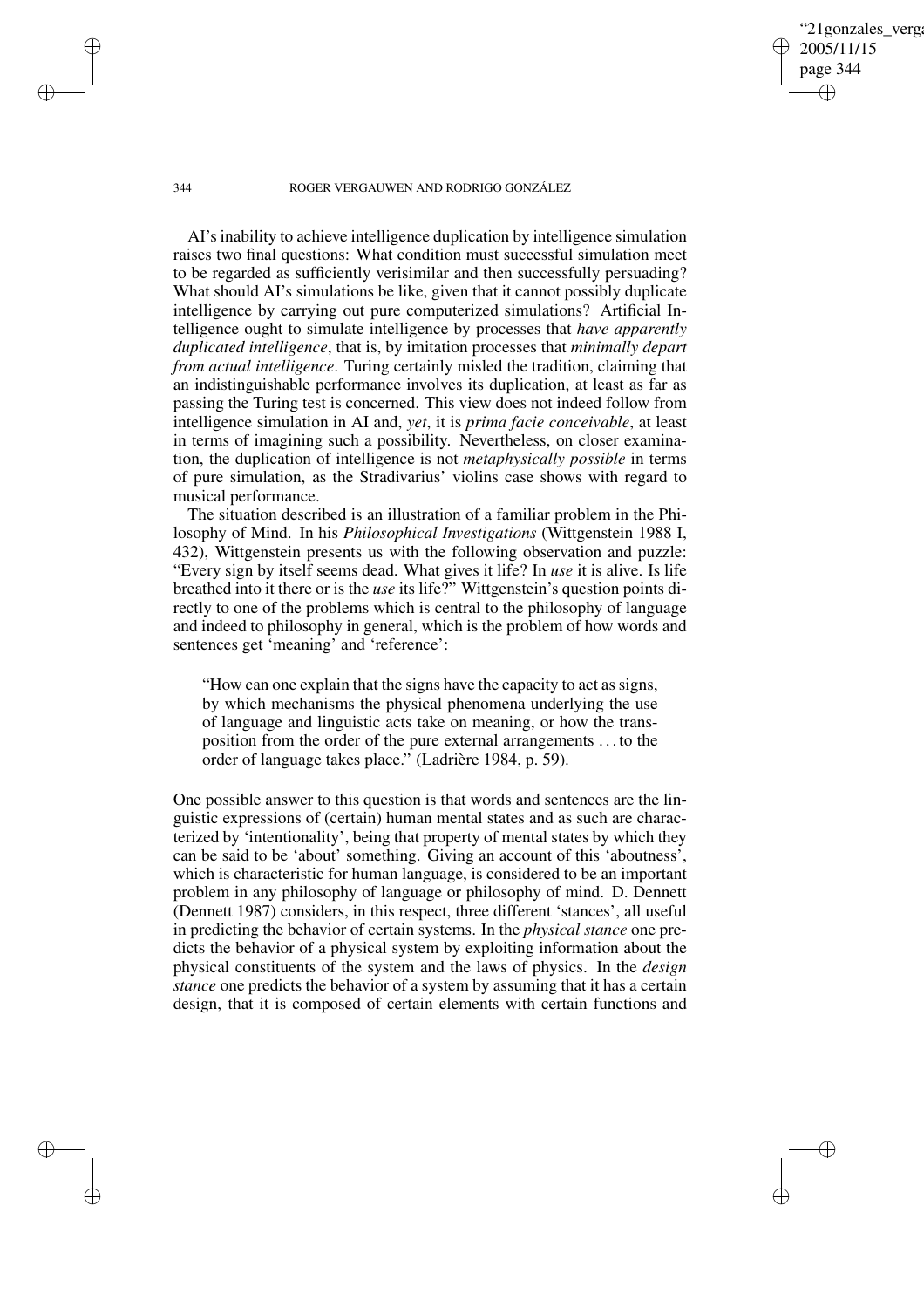✐

✐

✐

✐

that it will behave as it is designed to behave under certain circumstances. In so doing, the design stance can safely ignore details of physical implementation of the various imputed functions. Finally, there is the *intentional stance* in which the systems whose behavior one wants to predict are treated as rational agents. They are attributed the beliefs and desires they ought to have, given their place in the world and their purpose, and subsequently one predicts that they will act to further their goals in the light of their beliefs.

The research program of 'GOFAI' ('Good Old Fashioned Artificial Intelligence') is not unlike what is being suggested by Dennett's *design stance*. One of its aims is to make an effort to reduce mental states (to a large extent) to 'functional' or 'computational' ones in order to provide a naturalistic account of these states. As mental states are characterized by intentionality, the theory will have to offer a reductive account of this phenomenon, to the extent that it wants to hold that there are no irreducibly mental properties. Mental states such as 'believing' and 'desiring' are characterized by intentionality and may be said to be 'relational properties' in the sense that they relate people to nonlinguistic entities called propositions (Field 1980, p. 78). Any reductive theory (e.g., a materialist, functionalist or a neurocomputational one) will have to show that these relations are not irreducibly mental but can be reduced to something else, e.g., functional states of the brain and/or the nervous system, which, among other things, implies that no mental state lacking a constitution correctly describable in terms of human neurophysiology could be psychological. But this implies "an absurd ontological imperialism." (Haldane 1988 p. 26). In *Naming and Necessity* Kripke has presented an argument against any mind-brain identity theory, which is derived from his essentialism and the Necessity of Identity. It is a consequence of his theory presented there that a substance such as 'gold' should necessarily have the atomic number 79 if that is indeed its *nature*. Also, given that e.g. 'P' is a name of a particular sensation of say, pain, and 'B' is a name of a brain state, an identity theorist would wish to identify 'B' with 'P'. He should then, according to Kripke, hold that  $\Box$  (P = B). However, on the face of it, we could imagine a possible world where beings with a physical constitution *different from ours* would nevertheless feel pain. In this case, an identity theorist (Helman 1983, p. 156) cannot reply with the suggestion that we are only *imagining* a being with a different physical constitution, who stands in the same epistemic relation we stand in with respect to P but who does not actually feel P, for "to be in the same epistemic situation that would obtain if one had a pain *is* to have a pain. To be in the same epistemic situation that would obtain in the absence of pain is not to have a pain." (Kripke 1980, p. 152). It therefore seems that this relation between P and B is contingent, in which case P and B are not the same.

✐

✐

'21gonzales\_verga

2005/11/15 page 345

✐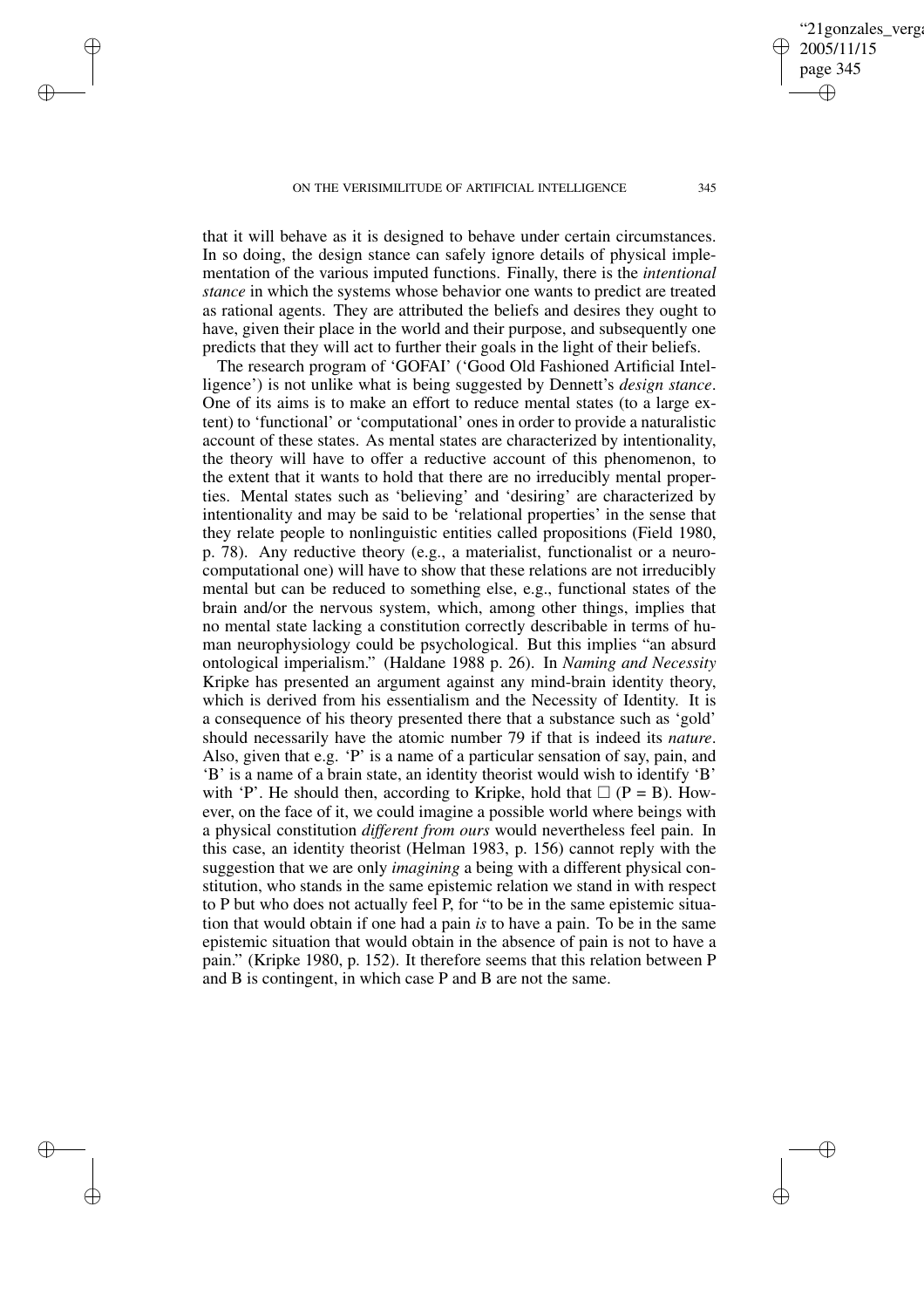## '21gonzales\_verga 2005/11/15 page 346 ✐ ✐

✐

✐

### 346 ROGER VERGAUWEN AND RODRIGO GONZÁLEZ

✐

✐

✐

✐

However, the move could be made to a weaker physicalist theory, viz. a token identity theory of mind which implies, among other things, that abstraction is made from a particular physiology. But mental states seem to have 'intrinsic' intentionality and, at first sight, it is not clear how a computational epistemology can ever be said to account for this. The most important problem is that such a theory cannot account for the content (the 'semantics') of those mental states which it is considered to represent. Mental states, such as 'the belief that Brussels is the capital of Belgium' are *about* something, and if in neurocomputational epistemology being in a particular psychological attitudinal state ('to believe') is to be in a particular state or operation on a state this operation is first and foremost a syntactical operation. The functional states are syntactically defined processes, and they require a physical substratum, as do the psychological states which they are supposed to somehow represent. In the case of a psychological state such as belief, at least two things should be required from such a theory if one wants to account for the intentionality of the mental state involved. First, we would need a psychological theory, H, containing primitive predicates such as B ('to believe') where one assumes that belief is a relation between an organism (which is in a specific state) and a proposition expressing the content of the belief. Belief would then be a functional relation associated with some theory in which the term 'believe' occurs. Second, we can now say that B is a functional relation F of belief from GOFAI's computational epistemology F,  $T_{AI}$ , and that an individual x is in the functional relation of belief to p (a proposition) at a certain moment m,  $t_m$ , if there is a physical property S (the brain state) which x bears to p at a particular moment  $t_m$ . In other words, if there is no physical relation (a state of affairs in the neural network) then x cannot stand in the required relation B. This functional relation is not, in itself, a physical relation; it would be represented within the theory by a property of functional states, but it would relate an organism to a proposition. But, then again, one might insist on there being some physical relation which realizes just this, and which relates the organism to the proposition. So what one is left with is that one has to show that there are physical relations (which are non-functional) between people and propositions, and *which would account for the intentionality of the proposition*, and that is not what is done in any functionalist epistemology as it now stands. Here also, therefore, one may say that the duplication of intentionality is not metaphysically possible in terms of pure simulation. And, nor is it required, according to the notional task of Artificial Intelligence.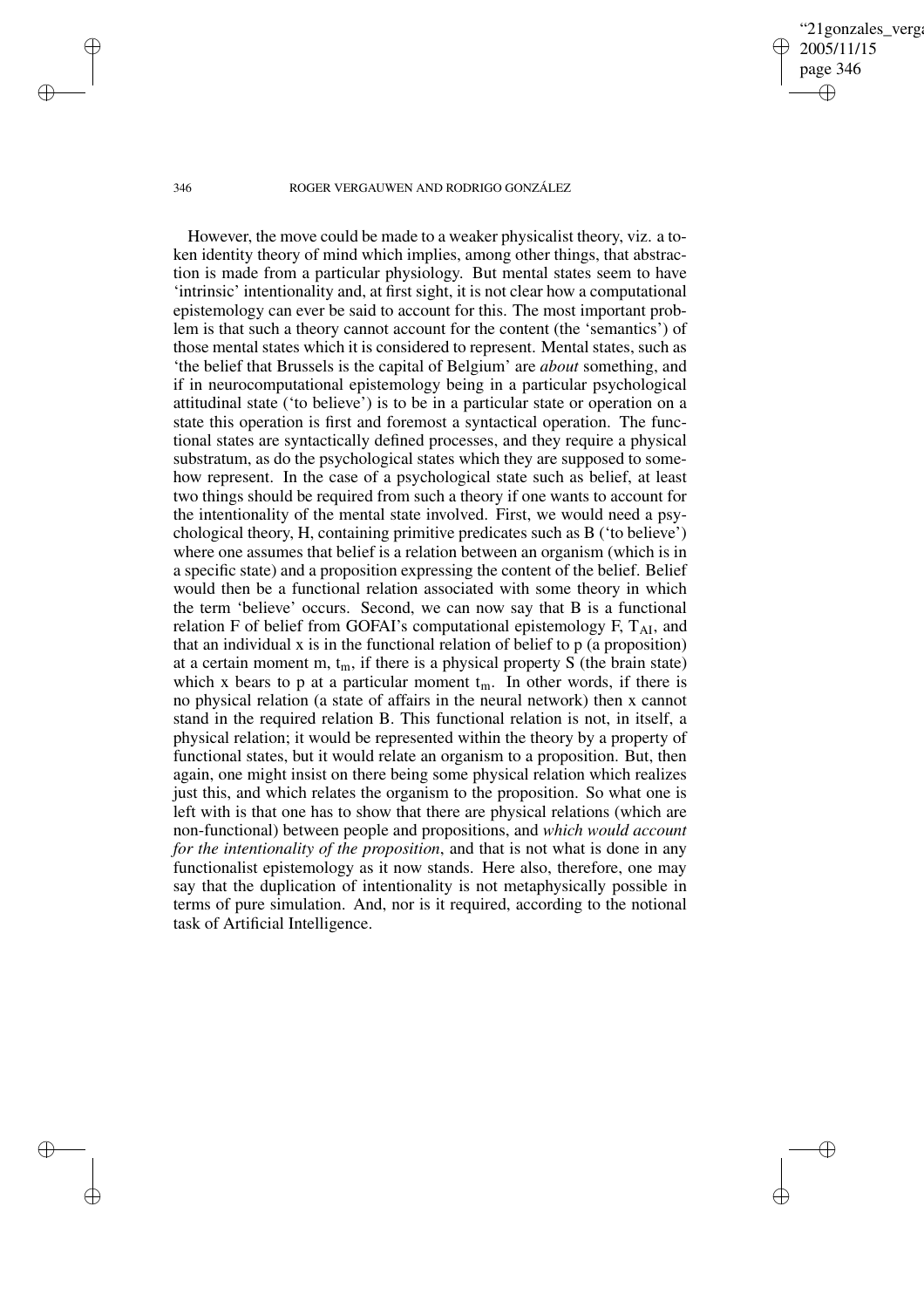# *Conclusion: The verisimilitude of Artificial Intelligence*

✐

✐

✐

✐

As we have seen, the comparison between fiction and Artificial Intelligence fleshed out their commitment to persuading readers and interrogators by verisimilar imitations. Nevertheless, whereas the former verisimilarly simulates the actual world in the process of reading fiction, the latter verisimilarly simulates intelligence by the indistinguishable performance of man and machine. Such a comparison additionally indicated that neither discipline requires duplication; hence, Artificial Intelligence need not duplicate actual human intelligence to succeed and accomplish its notional task. To arrive at this conclusion, we have explained how both the make-believe processes of fiction and Artificial Intelligence involve mimicking processes. Nevertheless, the simulation process necessarily requires verisimilitude, a concept that was characterized in terms of Ryan's Principle of Minimal Departure. Based upon Kripke's metaphysical notion of the necessity of origin and its link to identity, the Stradivarius violins' case illustrated why the equation of intelligence simulation and its replication is *metaphysically impossible* in terms of pure simulation. Similarly, as the verisimilar intelligent performance of machines does not entail human intelligence duplication, and simulation excludes duplication, Artificial Intelligence can only yield verisimilar simulations, when minimally departing from actual intelligence. Finally, we also analyzed another way in which Artificial Intelligence is able to carry out simulation, but is unable to metaphysically duplicate mental states: given the functional character of any GOFAI theory about mental life, which attempts to reduce intentionality in functional terms, mental states are to be explained in terms of relational properties between organisms and propositions. In so doing, any functionalist theory explains the Intentionality of *belief* by providing a theory which *functionally* reduces the relation between the organism, which is in a given brain state S at a moment m when holding the belief, and the content of this belief. Nevertheless, since these functional relations expressed by the theory, which need a material realisation, are *not* physical relations, the functional explanation cannot elucidate intentionality properly. That is, this reduction cannot account for the relationship between the organism and the proposition and its content. This, again, shows why simulation cannot be duplication. Consequently, duplication by simulation remains conceivable and would still be impossible. Although the creation of intelligence by the duplication of its origin is a plausibly achievable empirical task, advocating this possibility in the case of AI only trivializes its original project. This is, indeed, unnecessary, given the notional task of Artificial Intelligence.

'21gonzales\_verga

2005/11/15 page 347

✐

✐

✐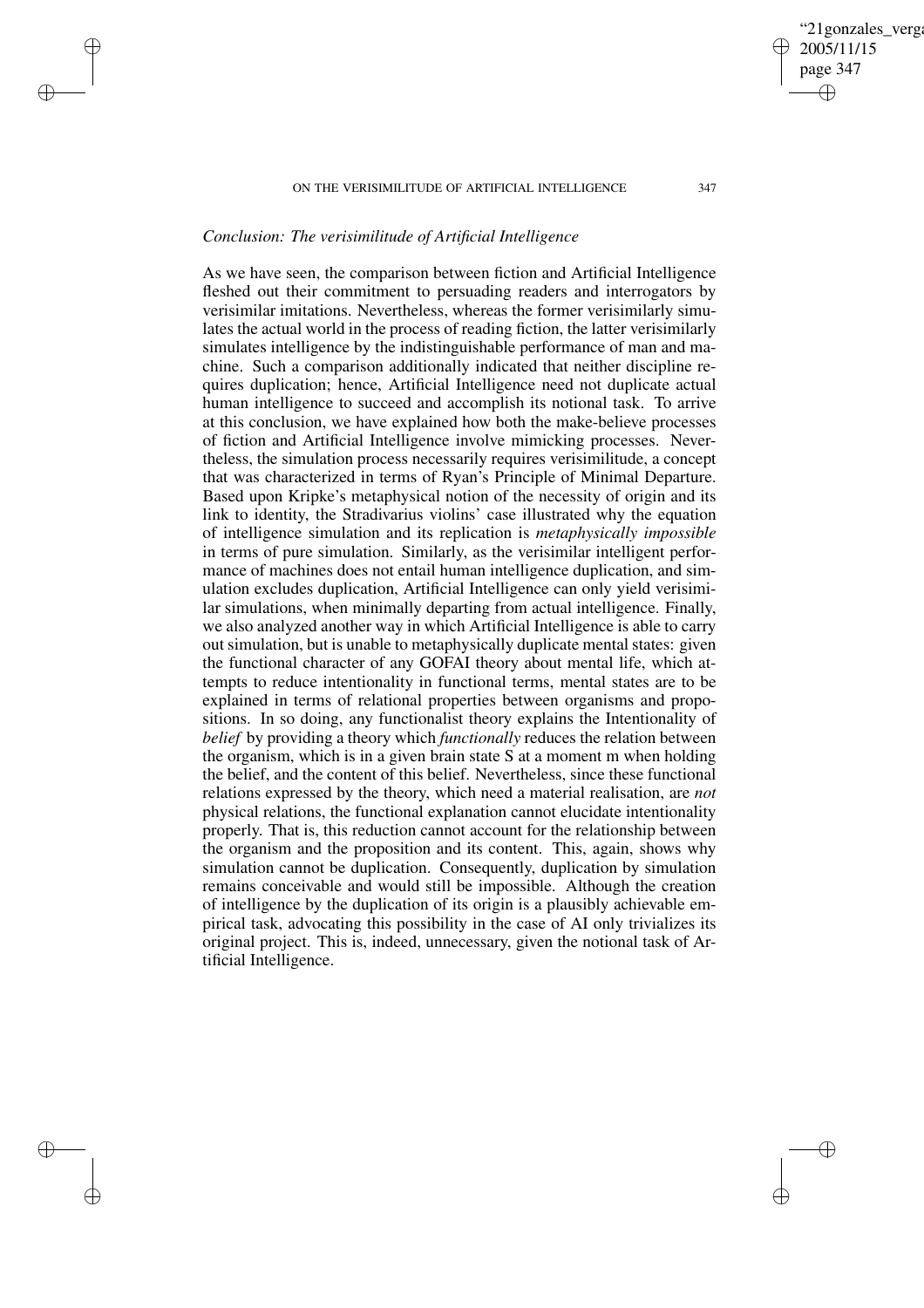"21gonzales\_verga 2005/11/15 page 348 ✐ ✐

✐

✐

## 348 ROGER VERGAUWEN AND RODRIGO GONZÁLEZ

Center for Logic, Philosophy of Science and Philosophy of Language Institute of Philosophy Catholic University of Leuven Kardinaal Mercierplein 2 3000 Leuven Belgium E-mail: Roger.Vergauwen@hiw.kuleuven.ac.be

# **REFERENCES**

- Block, N. (1990): "The Mind as the Software of the Brain." In: D.N. Osherson & H. Lasnik (eds.) *Thinking: An Invitation to Cognitive Science*, Vol. 3. Cambridge (Mass.), MIT-Press, pp. 377–425.
- Carnap, R. (1946): "Modalities and Quantification", *Journal of Symbolic Logic* 11, 33–64.
- Carnap, R. (1947): *Meaning and Necessity: A Study in Semantics and Modal Logic*, Chicago, University of Chicago Press.
- Cleland, C. (1993): "Is the Church-Turing thesis true?", *Minds and Machines* 3, 283–312.
- Chalmers, D. (2002): "Does Conceivability Entail Possibility?" In: T. Szabo Gendler & J. Hawthorne (eds.) *Conceivability and Possibility*. Oxford, Oxford University Press, pp. 145–200.
- Copeland, B.J. (2000): "The Turing Test." In: James H. Moor (ed.) *The Turing Test: The Elusive Standard of Artificial Intelligence*. Dordrecht, Kluwer Academic Publishers, pp. 1–21.
- Copeland, B.J. (2002): "The Genesis of Possible World Semantics", *Journal of Symbolic Logic* 31, 99–137.
- Dennett, D. (1987): *The Intentional Stance*. Cambridge (Mass.), MIT-Press.
- Field, H. (1980): "Mental Representation." In: N. Block (ed.) *Readings in the Philosophy of Psychology*. Cambridge, (Mass.) Harvard University Press, pp. 78–114.
- French, R. (2000): "The Turing Test: The First Fifty Years", *Trends in Cognitive Science* 4, 115–122.
- Gough, Colin (2000): "Science and the Stradivarius." In: *Physics World*, at: http://physicsweb.org/articles/world/13/4/8/1.
- Haldane, J. (1988): "Psychoanalysis, Cognitive Psychology, and Self-Consciousness." In: P. Clark et al. (eds.) *Mind, Psychoanalysis and Science*. Oxford, Blackwell, pp. 113–139.
- Helman, D. (1983): *A Perspective on the Philosophy of Saul Kripke*. Ph.D Harvard (University Microfilms).
- Hodges, A. (1992): *Alan Turing: The Enigma*. London, Vintage.

✐

✐

✐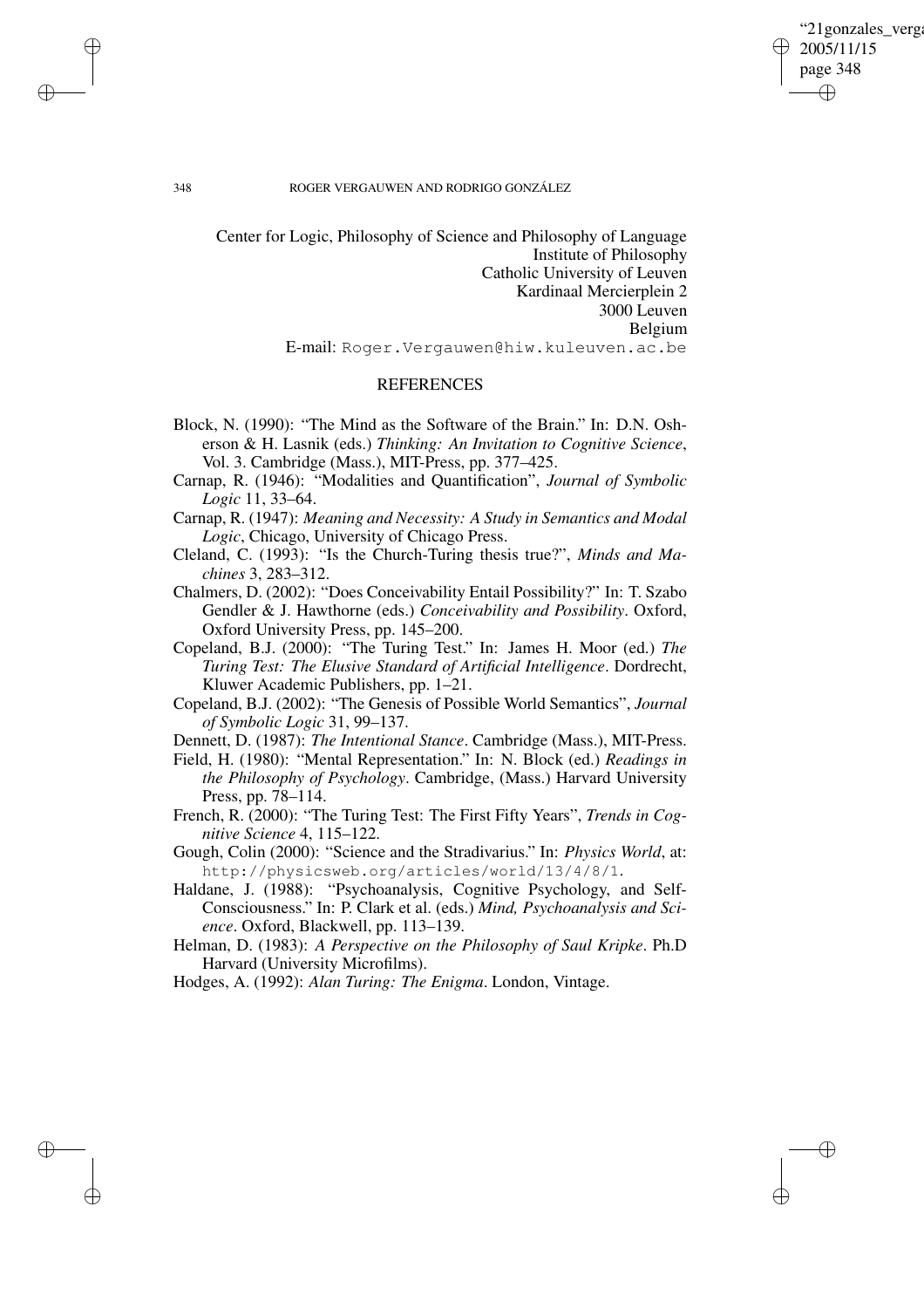- Hume, D. (1978): *A Treatise of Human Nature*. Edition of L.A. Selby-Bigge & P.H. Nidditch. New York, Oxford University Press.
- Kripke, S. (1980): *Naming and Necessity*. Oxford, Blackwell.

✐

✐

✐

✐

- Ladrière, J. (1984): "Signification et Significance", *Synthese* 59, 59–67.
- Lewis, D. (1979): "Possible Worlds." In: Michael J. Loux (ed.) *The Possible and the Actual: Readings in the Metaphysics of Modality*. Ithaca, Cornell University Press, pp. 182–89.
- Mele, A. (1996): "Agency and Mental Action", *Philosophical Perspectives* 11, 231–249.
- Putnam, H. (1975): "The Meaning of 'Meaning'." In: K. Gunderson (ed.) *Language, Mind and Knowledge*. Minnesota Studies in the Philosophy of Science, VII. Minneapolis (Minn.), University of Minnesota. Reprinted in: Hilary Putnam, *Mind, Language and Reality. Philosophical Papers, Volume 2*. Cambridge, Cambridge University Press, pp. 215– 271.
- Putnam, H. (1992): "The Project of Artificial Intelligence." In: Hilary Putnam, *Renewing Philosophy*. Cambridge (Mass.), Harvard University Press, pp. 1–18.
- Rescher, N. (1979) "The Ontology of the Possible." In: Michael J. Loux (ed.) *The Possible and the Actual: Readings in the Metaphysics of Modality*. Ithaca, Cornell University Press, pp. 166–181.
- Ryan, Marie-Laure (1991): *Possible Worlds, Artificial Intelligence and Narrative Theory*. Bloomington (Ind.), Indiana University Press.
- Saygin, A.P. et al. (2000): "Turing Test: 50 years later." In: James H. Moor (ed.) *The Turing Test: The Elusive Standard of Artificial Intelligence*. Dordrecht, Kluwer Academic Publishers, pp. 23–78.
- Schlick, M. (1932/1933): "Positivism and Realism.", *Erkenntnis III*, 1932/33. Reprinted in: Richard Boyd et al. (eds.) *The Philosophy of Science*. Cambridge (Mass.), MIT-Press, pp. 37–55.
- Searle, J. (1980): "Minds, Brains and Programs", *The Behavioral and Brain Sciences* 3, 417–424. Reprinted in: Margaret Boden (ed.) *The Philosophy of Artificial Intelligence*. Oxford, Oxford University Press, pp. 67– 88.
- Searle, J. (1990): "Is the Brain's Mind a Computer Program?", *Scientific American*, January 1990, 20–25.
- Searle, J. (2002): "Twenty-One Years in the Chinese Room." In: J. Preston & M. Bishop (eds.) *Views into the Chinese Room: New Essays on Searle and Artificial Intelligence*. Oxford, Oxford University Press.
- Thomason, R. (2003): "Logic and Artificial Intelligence." In: *Stanford Encyclopedia of Philosophy*, at:

http://www.science.uva.nl/ seop/entries/logic-ai/.

"21 gonzales verga

2005/11/15 page 349

✐

✐

✐